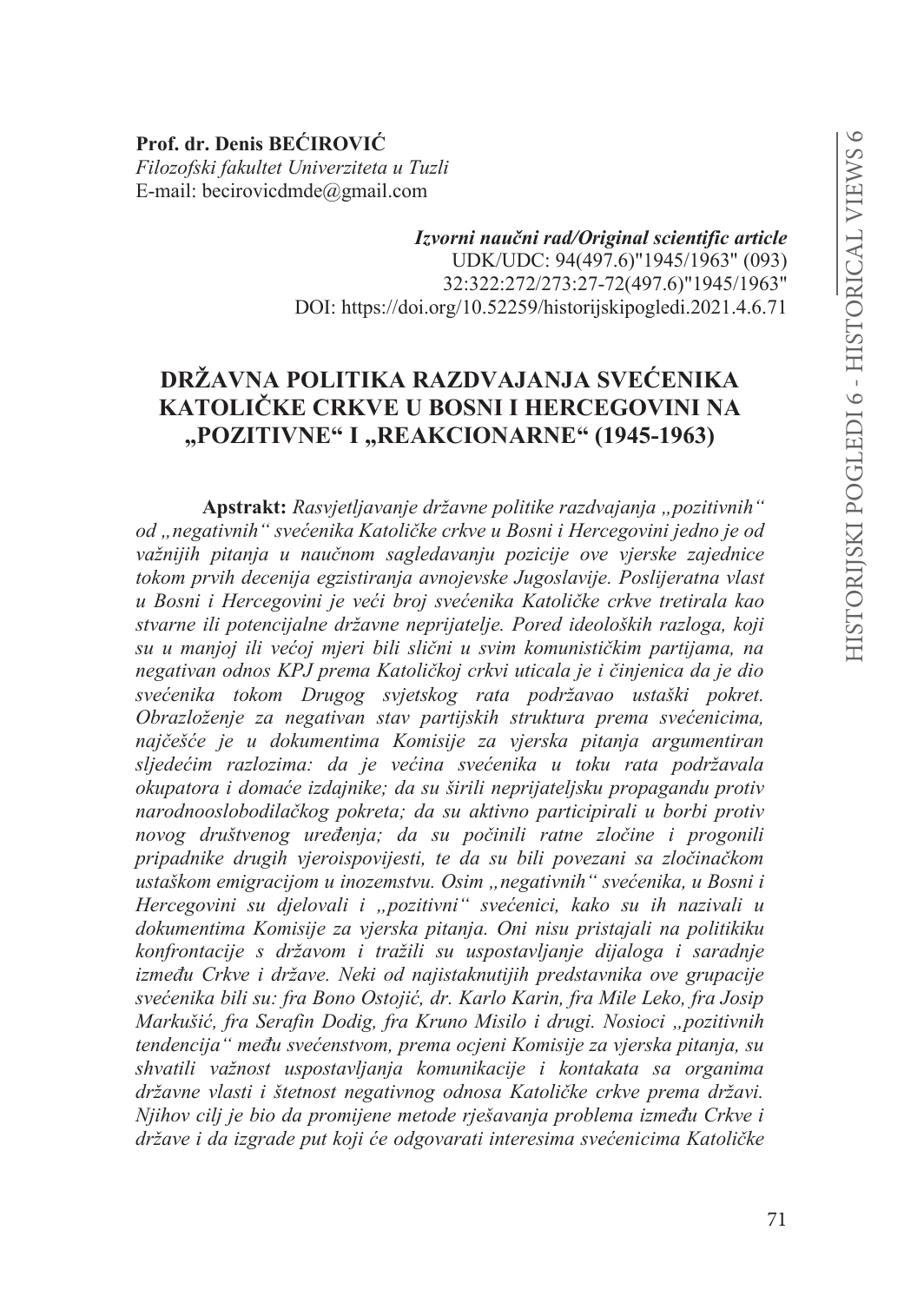*Fullaerigie i* interesima državne zajednice, a da se pritom ne zadire u crkvena *dogmatsko-kanonska načela.* "Pocijepanost" svećenika tretirana je kao *pozitivan rezultat rada organa nove vlasti, jer su, prema njihovim ocjenama, u prvim poslijeratnim godinama predstavnici vjerskih zajednica imali*  neprijateljski odnos prema novostvorenoj socijalističkoj jugoslovenskoj državi. Zbog toga je Komisija za vjerska pitanja (savezna i republička) *NRQWLQXLUDQR XND]LYDOD QD YDåQRVW VSURYRÿHQMD SROLWLNH Äraslojavanja i diferenciranja*<sup>*"*</sup> *unutar vierskih zajednica. Prema zapažanjima Savezne komisije za vjerska pitanja do poslijeratne "diferencijacije" među VYHüHQLFDPDGRãORMHSULPDUQR ]ERJQMLKRYLK VWDYRYDXYH]L VRGQRVRP na relaciji država – Katolička crkva. Jedni su smatrali da je poželjno i korisno uspostaviti komunikaciju sa novostvorenim organima vlasti, dok su drugi*  zadržali negativan odnos. Osim ove dvije grupacije postojala je i treća *skupina koja je bila neodlučna. Uvidom u biografske podatke predloženih* svećenika Katoličke crkve za državna odlikovanja može se konstatirati da su *RUJDQL YODVWL SDåOMLYR YRGLOL UDþXQD NRML üH VYHüHQLFL GRüL QD OLVWX predloženih kandidata za odlikovanje. Pozitivan stav prema novom* socijalističkom društvenom poretku, aktivna participacija u osnivanju Udruženja katoličkih svećenika u Bosni i Hercegovini, lojalno držanje, *SDWULRWL]DP SUHPD VRFLMDOLVWLþNRM -XJRslaviji i doprinos u razvoju organizacije Udruženja katoličkih svećenika u Bosni i Hercegovini neki su RG YDåQLMLK UD]ORJD NRML VX XWLFDOL QD RGDELU NDQGLGDWD ]D RGOLNRYDQMH U*   $\check{c}$ lanku, na osnovu neobjavljenih arhivskih izvora, autor kontekstualizira  $p$ olitičke prilike i okolnosti u kojima se odvijala državna politika *diferencijacije Äpozitivnih³ od Äreakcionarnih³ sveüHQLND.DWROLþNH crkve u Bosni i Hercegovini, ukazuje na razloge i nosioce takve politike, te analizira njeno ispoljavanje i rezultate*. Također, autor prikazuje i politiku *GRGMHOMLYDQMD GUåDYQLK SUL]QDQMD L RGOLNRYDQMD SRMHGLQLP VYHüHQLFLPD u Bosni i Hercegovini.* 

Ključne riječi: Katolička crkva, avnojevska Jugoslavija, Bosna i *Hercegovina, vjerske zajednice, svećenici, vjernici, država, politika, razdvajanje i odlikovanja.* 

### **67 STATE POLICY OF DIVISION OF CATHOLIC CHURCH PRIESTS** IN BOSNIA AND HERZEGOVINA INTO "POSITIVE" AND **,,REACTIONARY**" (1945-1963)

**Abstract:** The illumination of the state policy of separating *Äpositive³ from Änegative³ priests of the Catholic Church in Bosnia and Herzegovina is one of the most important issues in the scientific understanding of the position of this religious community during the first decades of existence of AVNOJ Yugoslavia. The post-war government in*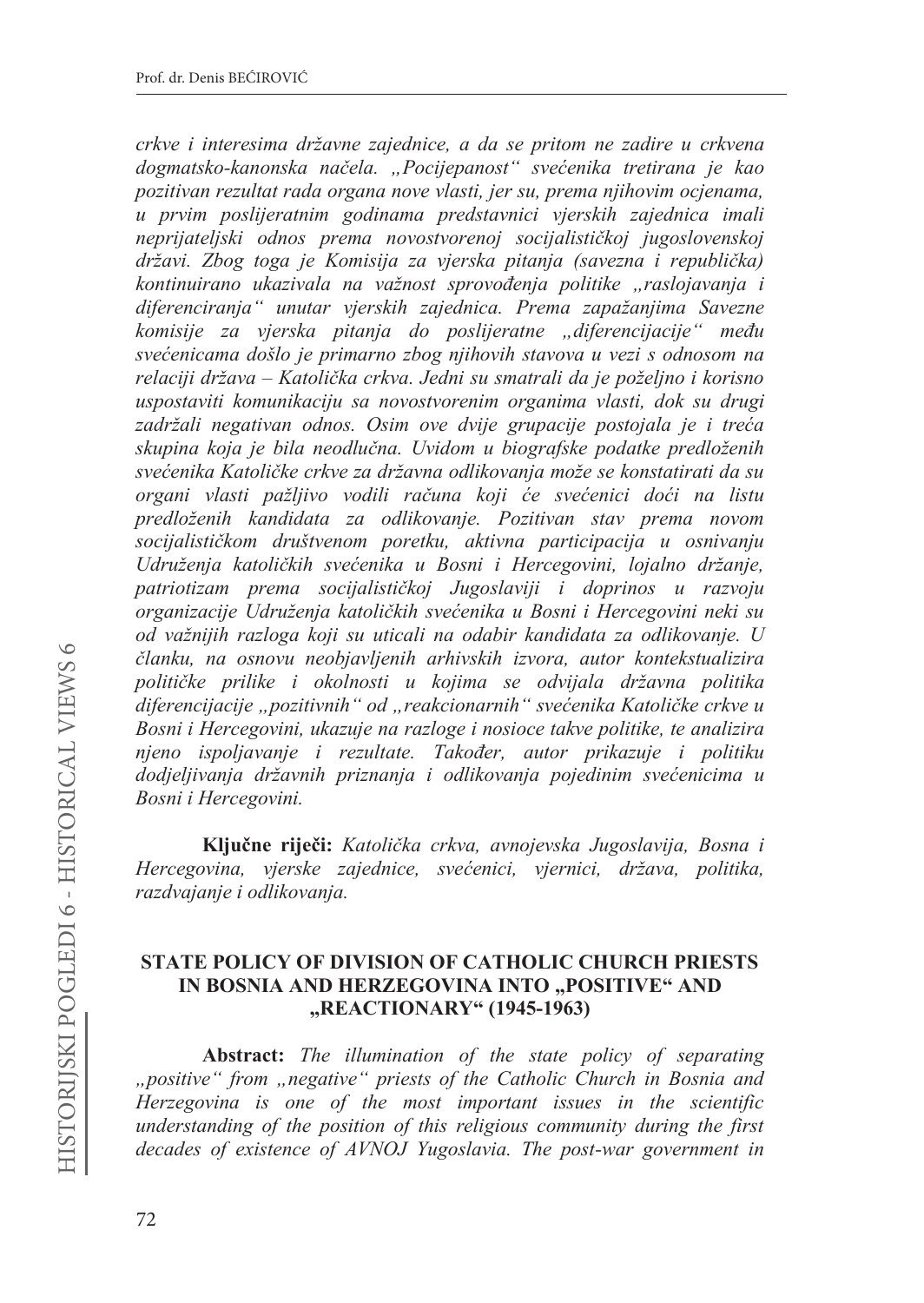*Bosnia and Herzegovina treated a large number of priests of the Catholic Church as real or potential enemies of the state. In addition to ideological reasons, which were more or less similar in all communist parties, the negative attitude of the CPY towards the Catholic Church was influenced by the fact that some priests supported the Ustasha movement during World War II. The justification for the negative attitude of party structures towards priests was argued most often in the documents of the Commission for Religious Affairs with the following reasons: that most priests supported the occupier and domestic traitors during the war; that they spread hostile propaganda against the national liberation movement; that they actively participated in the fight against the new social order; that they had committed war crimes and persecuted members of other faiths, and that they had been linked to criminal Ustasha emigration abroad. In addition to Änegative³ priests, there were Äpositive³ priests that also acted in Bosnia and Herzegovina, as they were reported in the documents of the Commission for Religious Affairs. They did not agree to the policy of confrontation with the state and demanded the establishment of dialogue and co-operation between the Church and the state. Some of the most prominent representatives of this group of priests were: Fr Bono Ostojić, Ph.D. Karlo* Karin, Fr Mile Leko, Fr Josip Markušić, Fr Serafin Dodig, Fr Kruno Misilo *and others. Holders of Äpositive tendencies³ among the clergy, according to the Commission for Religious Affairs, understood the importance of establishing communication and contacts with state authorities and the harmfulness of the negative attitude of the Catholic Church towards the state. Their goal was to change the methods of solving problems between the Church and the state, and to build a path that would suit the interests of the priests of the Catholic Church and the interests of the state community, without interfering with the church's dogmatic canonical principles. The Ädifferentiation³ of priests was treated as a positive result of the work of the new government, because, according to their assessments, in the first postwar years, representatives of religious communities had a hostile attitude towards the newly created socialist Yugoslav state. Therefore, the Commission for Religious Affairs (federal and republican) has continuously pointed out the importance of implementing a policy of* , *stratification and differentiation³ within religious communities. According to the observations of the Federal Commission for Religious Affairs, the post-war Ädifferentiation³ among the priests happened primarily due to their attitudes regarding the relationship between the state and the Catholic Church. Some considered it desirable and useful to establish communication with the newly created authorities, while others maintained a negative attitude. In addition to these two groups, there was a third group that was undecided. When considering the biographical data of the priests of the Catholic Church proposed for state decorations, it can be stated that the authorities carefully took into account which priests would be on the list of candidates*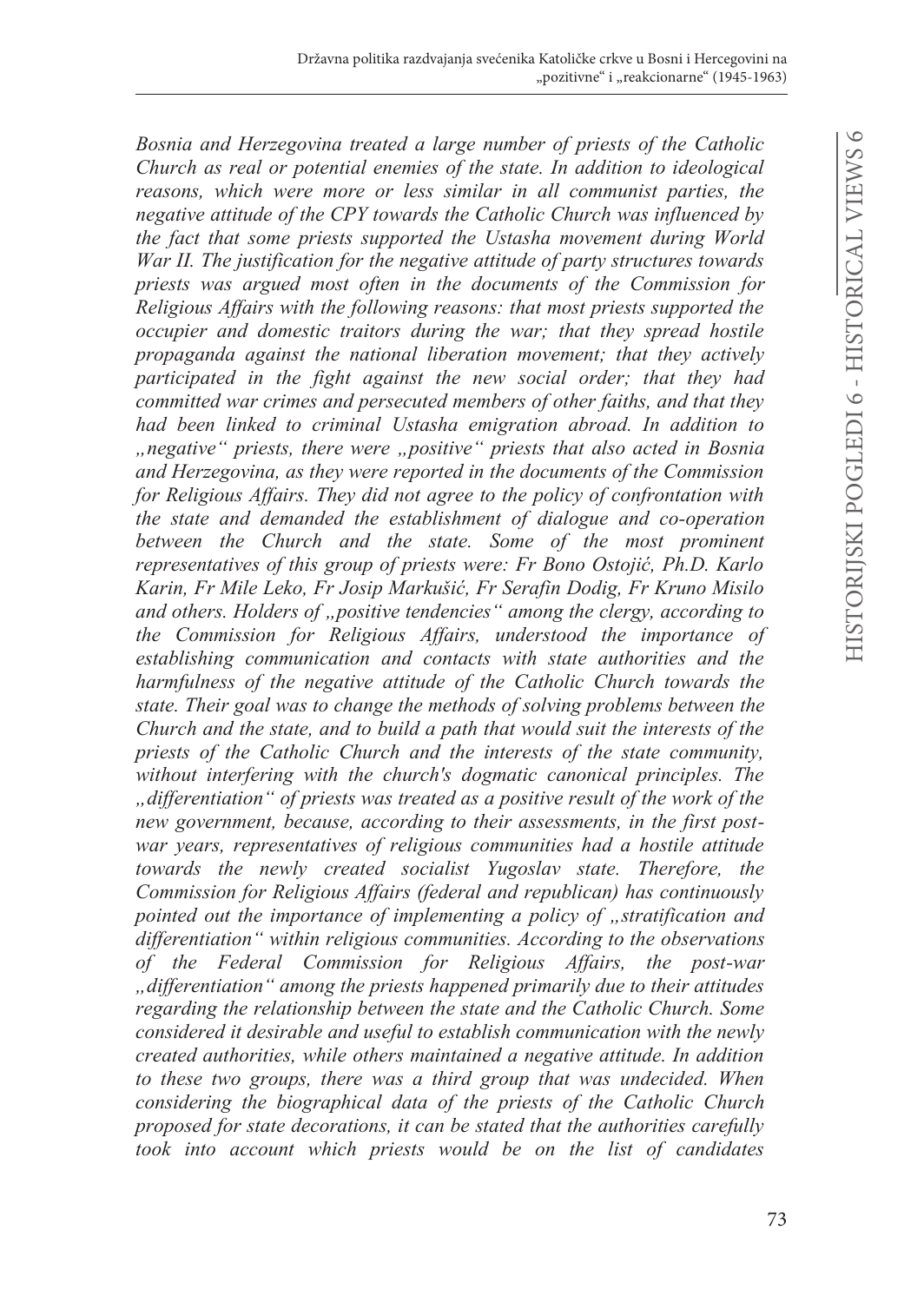recommended for awards. A positive attitude towards the new socialist social order, active participation in the establishment of the Association of Catholic Priests in Bosnia and Herzegovina, loyalty, patriotism towards socialist Yugoslavia, and contribution to the development of the Association of Catholic Priests in Bosnia and Herzegovina, are some of the most important reasons for choosing candidates for awards. In the article, based on unpublished archival sources, the author contextualises the political circumstances and the circumstances in which the state policy of differentiation of "positive" from "reactionary" priests of the Catholic Church in Bosnia and Herzegovina took place, points out the reasons for and bearers of such policy, and analyses its expression and results. Also, the author presents the policy of awarding state recognitions and decorations to individual priests in Bosnia and Herzegovina.

Key words: Catholic Church, AVNOJ Yugoslavia, Bosnia and Herzegovina, religious communities, priests, believers, state, politics, separation and decorations.

### Osvrt na pravni i politički položaj Katoličke crkve poslije Drugog svietskog rata

Prema mišljenju vladajućih komunističkih struktura temeljna politička linija nove vlasti nakon završetka Drugog svjetskog rata sastojala se u tome da se na principima slobode savjesti i vjeroispovijesti omogući svim vjerskim zajednicama djelovanje pod jednakim uslovima. U tom smislu avnojevska Jugoslavija je u isti pravni položaj stavila sve crkve i vjerske zajednice, bez obzira na njihovu rasprostranjenost, brojnost, veličinu i položaj koje su imale prije završetka Drugog svjetskog rata. Uz to, nova vlast je isticala važnost očuvanja tekovina revolucije, društvenog poretka, nezavisnosti i slobode zemlje.<sup>1</sup> Takvo opredjeljenje potvrđeno je i prvim Ustavom avnojevske Jugoslavije, usvojenim 1946. godine. Ustav je, pored ostalog, regulirao i pitanje odnosa države i vjerskih zajednica temeljeći se na sljedećim načelima: vjerske zajednice su odvojene od države i škole; građanima se garantira sloboda savjesti i vjeroispovijesti; vjerske zajednice mogu slobodno obavljati vjerske poslove i obrede ako njihovo učenje nije u suprotnosti sa Ustavom; zabranjuje se zloupotreba vjere u političke svrhe; vjerske škole za obrazovanje vjerskih službenika su pod nadzorom države i država može finansijski pomagati vjerske zajednice. Komunistička vlast je smatrala da samo potpuno odvajanje vjerskih zajednica od države može obezbijediti ravnopravnost spomenutim zajednicama i zaštititi najvažniju tekovinu narodnooslobodilačke borbe – bratstvo i

<sup>&</sup>lt;sup>1</sup> Arhiv Jugoslavije (AJ), Savezna komisija za vjerska pitanja (SKVP), 144-10-164. Odnos vjerskih zajednica prema državi, 1954.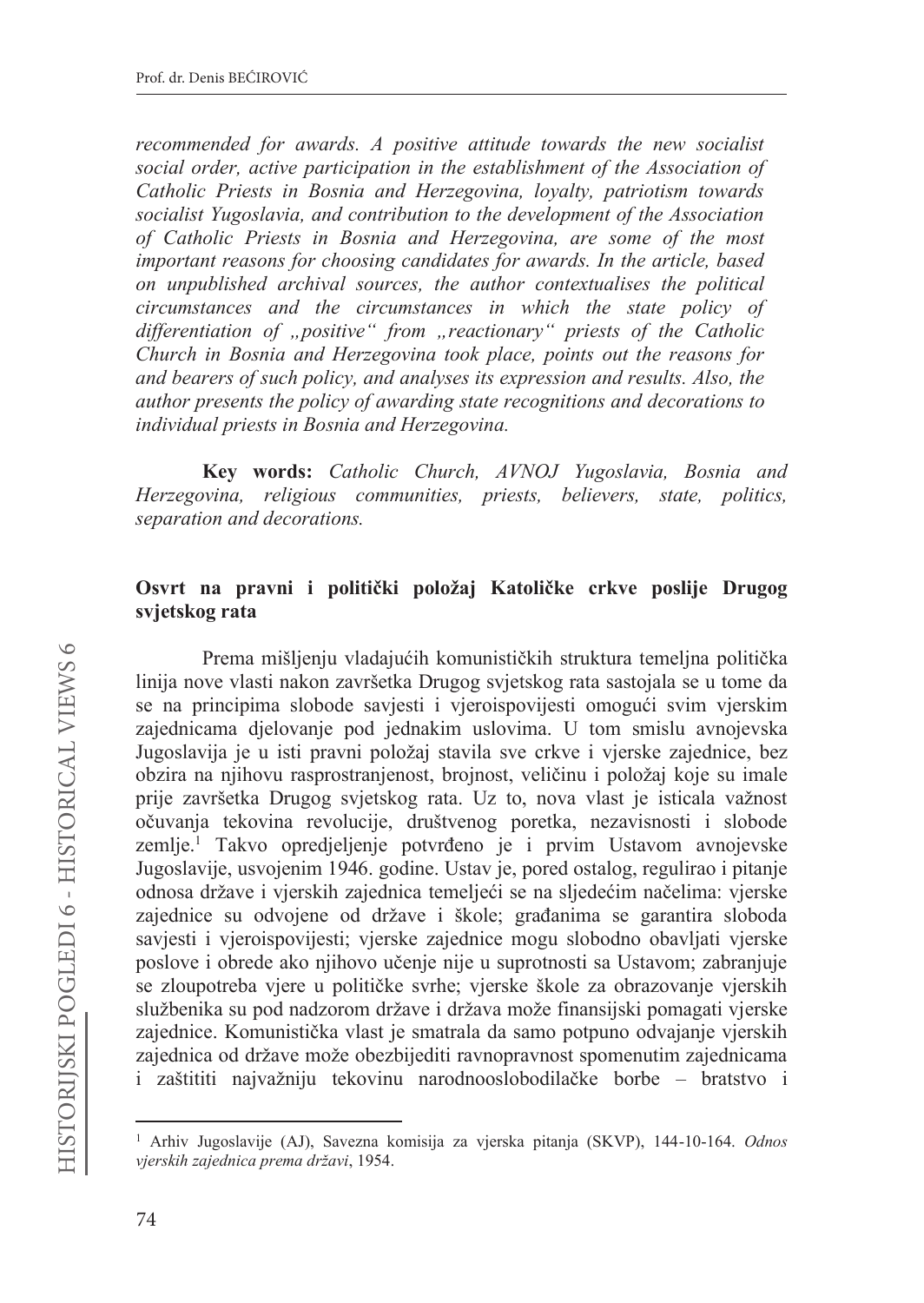jedinstvo.<sup>2</sup> Istovjetna rješenja o vjerskim slobodama i nadležnostima vjerskih zajednica bila su ugrađena i u Ustav Narodne republike Bosne i Hercegovine.<sup>3</sup> Međutim, Ustavom zagarantirana vjerska prava i slobode nisu istovremeno značile i njihovo stvarno primjenjivanje u praksi. Komunistička partija Jugoslavije (KPJ) je nakon 1945. godine promovirala stalnu borbu za pobjedu "naprednih naučnih shvatanja", s ciljem, kako su isticali komunistički teoretičari, ubrzanja socijalističke izgradnje zemlje i borbe protiv zloupotrebe viere u antiustavne svrhe. Komunisti su predviđali da će sa korienitom promjenom materijalnih društvenih odnosa doći do stvaranja realnih uslova za konačno oslobođenje "ljudi od svih oblika i vidova religioznog mraka i mistike."4 Provođenje principa da je religija privatna stvar pojedinca i vjerskih organizacija, kao i jačanje borbe protiv religijskog uticaja na građane, postali su stalni zadatak i briga partijskih organizacija širom zemlje.<sup>5</sup> Uz to, treba dodati, da su u poslijeratnom periodu crkve i vjerske zajednice u Bosni i Hercegovini ostale jedine nezavisne institucije legalno odvojene od države. One su nakon neutraliziranja poraženih vojnih formacija iz Drugog svjetskog rata, ali i drugih opozicionih snaga, ostale jedine relevantne snage koje su imale kapacitet da pružaju otpor socijalističkom oblikovanju društvenog života.

#### Razlozi negativnog odnosa države prema svećenicima Katoličke crkve

Otvoreno protivljenje Katoličke crkve prema komunističkoj ideologiji bilo je prisutno i prije i poslije završetka Drugog svjetskog rata. Negativan odnos Katoličke crkve prema komunističkoj vlasti u Jugoslaviji (i Bosni i Hercegovini) imao je duboke korijene. Protiveći se komunističkoj, a time i ateističkoj ideologiji komunista, biskupi su na Biskupskoj konferenciji 1936. godine komunizam okarakterizirali kao opasnost za vjeru i civilizaciju. Istog mišljenja bio je i zagrebački nadbiskup Alojzije Stepinac koji je početkom 1943. godine uputio okružnicu svećenstvu u kojoj je tražio da oni prednjače u borbi protiv komunizma. Slične teze nadbiskup Stepinac je ponovio i u svojoj propovjedi 18. marta 1945. godine, osuđujući komunistički nauk i zalažući se za slobodu Katoličke crkve, kao i za pravo hrvatskog naroda na samostalnu državu. Šest dana poslije, Biskupska konferencija u Zagrebu donijela je poslanicu u kojoj je osudila postupke partizanskog pokreta. U njoj se najoštrije protestuje protiv ubijanja katoličkih svećenika i vjernika, a Nezavisna država

<sup>&</sup>lt;sup>2</sup> AJ, SKVP, 144-8-131, Odnosi između države i crkve u Federativnoj narodnoj republici Jugoslaviji, 1953.

<sup>&</sup>lt;sup>3</sup> "Službeni list Narodne republike Bosne i Hercegovine", god. III, br. 1, 8.1.1947, Ustav Narodne republike Bosne i Hercegovine, 5-7.

<sup>4 &</sup>quot;Demokratska doslednost ili ograničenje demokratije? O upotrebi i zloupotrebi slobode religijskog uverenja", Nedeljne informativne novine, II, br. 70, Beograd, 4.V.1952, 4.  $5$  Isto, 4.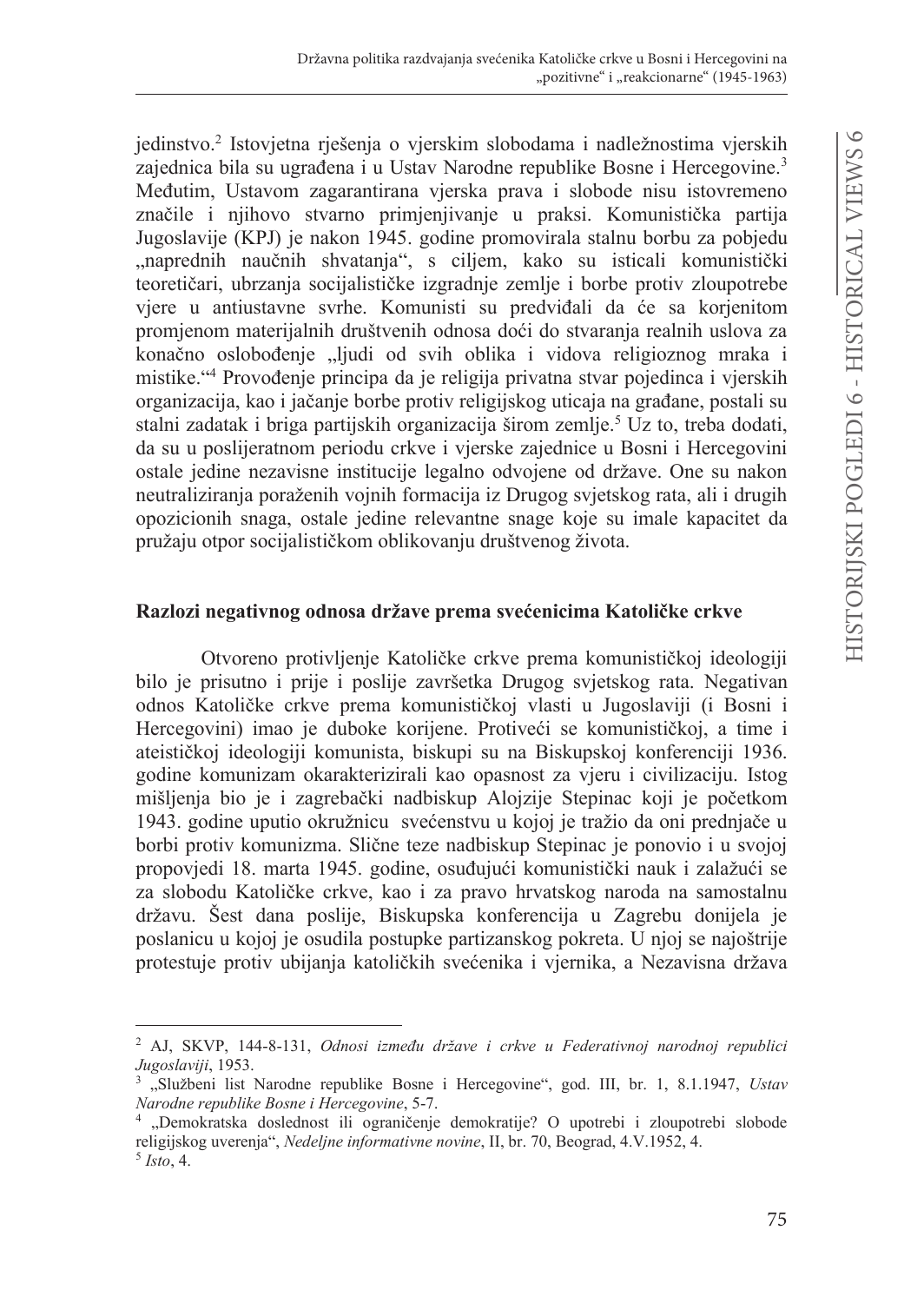Hrvatska je predstavljena kao trinaeststoljetna težnja hrvatskog naroda za samostalnom državom.<sup>6</sup>

Nova vlast u Bosni i Hercegovini je većinu svećenika Katoličke crkve smatrala stvarnim ili potencijalnim državnim neprijateljima. Pored ideoloških razloga, koji su u manjoj ili većoj mjeri bili slični u svim komunističkim partijama, na negativan odnos KPJ prema Katoličkoj crkvi uticala je i činjenica da je značajan broj svećenika tokom Drugog svjetskog rata aktivno podržavao ustaški pokret. Obrazloženie za negativan stav partijskih struktura prema nijma, najčešće je u dokumentima Komisije za vjerska pitanja Bosne i Hercegovine argumentiran sljedećim razlozima: da je većina svećenika u toku rata podržavala okupatora i domaće izdajnike; da su širili neprijateljsku propagandu protiv narodnooslobodilačkog pokreta; da su aktivno participirali u borbi protiv novog društvenog uređenja; da su počinili ratne zločine i progonili pripadnike drugih vjeroispovijesti, te da su bili povezani sa zločinačkom ustaškom emigracijom u inozemstvu.<sup>7</sup> Primjera radi, u Informaciji o vjerskim zajednicama u Bosni i Hercegovini iz 1957. godine pisalo je sljedeće: "U toku narodnooslobodilačke borbe i poslije oslobođenja zemlje katolički vrhovi uvijek su se ispoljavali kao najreakcionarniji i neprijateljski raspoloženi prema novoj Jugoslaviji. Takav njihov stav, u velikoj mjeri, posljedica je tijesne povezanosti Katoličke crkve sa svojim vrhovnim starješinstvom koje se nalazi izvan granica naše zemlje. Ono svojim odlukama može uticati i utiče na odnose države i katoličkih vrhova u našoj zemlji. Svaki pokušaj vrhova Katoličke vjerske zajednice pa i najmanje, u cilju uspostavljanja kontakata sa državnim organima bio je spriječen od strane Vatikana. Usljed toga su u vrhovima Katoličke crkve dolazili do izražaja oni biskupi koji su podržavali i sprovodili politiku neprijateljstva prema novoj Jugoslaviji".8 Slične kvalifikacije o djelovanju Katoličke crkve tokom Drugog svjetskog rata bile su sadržane i u dokumentima Savezne komisije za vjerska pitanja.<sup>9</sup>

<sup>&</sup>lt;sup>6</sup> Miroslav Akmadža, Katolička crkva u Hrvatskoj i komunistički režim 1945-1966, Rijeka 2004,  $7 - 8.$ 

<sup>7</sup> Arhiv Bosne i Hercegovine (ABiH), Komisija za vjerska pitanja (KZVP), kut. 3, sign. b.b./54. Materijali Savezne vjerske komisije upućeni predsjedniku Vjerske komisije Narodne republike Bosne i Hercegovine, Vladi Šegrtu, Sarajevo, 1.6.1954.

<sup>&</sup>lt;sup>8</sup> ABiH, KZVP, kut. 5, br. 76/57, *Informacija o vjerskim zajednicama u Bosni i Hercegovini*, 1957.

<sup>&</sup>lt;sup>9</sup> Ocjenjujući ulogu Katoličke crkve u Drugom svjetskom ratu Savezna komisija za vjerska pitanja je, između ostalog, konstatirala sljedeće: "Katolička crkva je po svojoj organizacionoj strukturi potpuno podređena Vatikanu (...) U osnovi čitav episkopat i sveštenstvo u toku Narodnooslobodilačkog rata sarađivali su sa okupatorom i njegovim pomagačima i time postali najaktivniji pomagači u borbi protiv narodnih masa, koje su se borile za svoje nacionalno i socijalno oslobođenje i izgrađivale novo društveno uređenje. U godinama upravljanja kvislinga 1941-1945, Katolička crkva je, u osnovi, u krajevima sadašnjih narodnih republika Hrvatskoj, Sloveniji i Bosni i Hercegovini smatrana vladajućom crkvom, dok ostale, osim Islamske verske zajednice, ili nisu uopšte priznavane ili su samo tolerirane. Katoličkoj crkvi je dato pravo da može vršiti i prisilno pokrštavanje, odnosno učlanjenje vernika onih veroispovesti koje se nisu priznavale i to pod uslovima najstrašnijeg terora i pretnje ubijanjem. Vatikan i katolički episkopat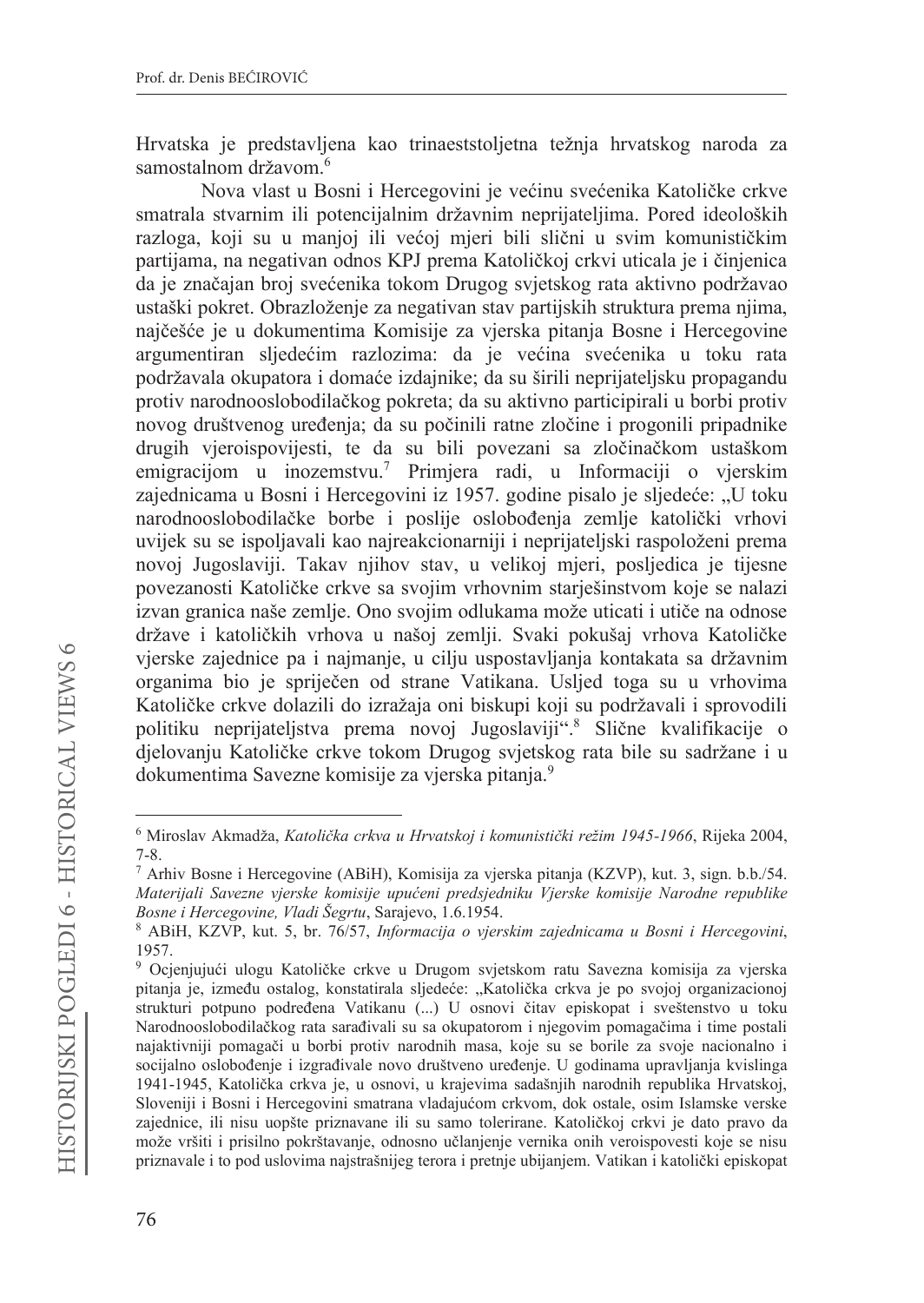Interesantnu ocjenu o "nesnalaženju" Katoličke crkve u Drugom svjetskom ratu dao je fra Karlo Karin u referatu povodom desetogodišnjice djelovanja Udruženja katoličkih svećenika "Dobri pastir". On je tom prilikom, pored ostalog, naveo sljedeće:

Nama, katoličkim svećenicima u Bosni i Hercegovini, povijest je ostavila slavu naših predaka: slavu što smo sačuvali vjeru kroz stoljeća na ovom komadiću zemlje, na kojem su graničile i ukrštavale se vjere i kulture i narodnosti, sa svojim osebujnostima i nepovredivim predajama i običajima. (...) Morali smo sami sebi priznati, da ima stvari iz neposredne prošlosti – iz vremena Drugog svjetskog rata – koje nosimo kao svoju baštinu, a koja nam nikako ne može biti na korist pri radu u novom razdoblju. Neka te stvari nazove kako tko hoće i kako gleda na to, a ja bih to najradije nazvao nesnalaženjem priznajući, da je to sasvim blag, eufemistički izraz, Valja priznati, opet blago govoreći, da nismo u većini znali ocijeniti zbivanje u toku Drugog svjetskog rata, a pogotovo, da nismo mogli sagledati njihove posljedice i najbližu budućnost, koja je čekala i nas same i nama povjerene vjernike. Nema smisla poricati, da nije i poneki svećenik svojom krivnjom ili ne - imao nekog udijela u ponekom neugodnom događaju u toku rata. Usudio bih se, ipak, ustvrditi, da su u daleko većem postotku bili oni osvećenici koji su bili daleko od neljudskih postupaka, kojima su bili izloženi svi oni, koji su bili protiv namjera okupatora, za slobodu svoje zemlje. Možda su mogli više učiniti u pozitivnom smislu, ali iz raznih okolnosti nisu učinili. Moglo bi se reći, da su bili malo aktivni. Međutim, nije bilo druge, trebalo je snositi posljedice od onih ponekih, jer su bacili sjenu na svećenički stalež kao takav. (...) Zato nam je trebalo ponijeti posljedice i za jedno i za drugo, i za svoje i, vrlo često i za tuđe propuste. Za sve to je nametnuta odgovornost, koja nije bila beznačajna ni za pojedinca ni za cjelinu.<sup>10</sup>

Slične ocjene o djelovanju katoličkih svećenika u Drugom svjetskom ratu konstatirane su i u Izvještaju Upravnog odbora Udruženja katoličkih svećenika u Narodnoj republici Bosni i Hercegovini. U ovom dokumentu je, između ostalog, navedeno sljedeće:

U kušnjama, koje su se od 1941. do 1945. pojačavale, katolički svećenici bacani su, mnogi htijući, a još više njih ne htijući, sad na jedno sad na drugo područje, jedne ili druge vlasti. Neki su gubili i živote. Svi su bili na udaru okupatorove devize: razdvoji pa

na čelu sa Stepincem postigao je time u ovim krajevima ono za čime ide Katolička crkva uopšte, tj. da bude bude vladajućom i privilegiranom crkvom ne samo u verskim, već i u političkim, društvenim i drugim pitanjima". AJ, SKVP, 144-10-164, Odnos verskih zajednica prema državi. Materijali sa savetovanja 1954.

<sup>&</sup>lt;sup>10</sup> AJ, SKVP, 144-50-422, Desetogodišnjica Udruženja katoličkih svećenika "Dobri pastir" 1950-1960. Referat Karla Karinana, 1960.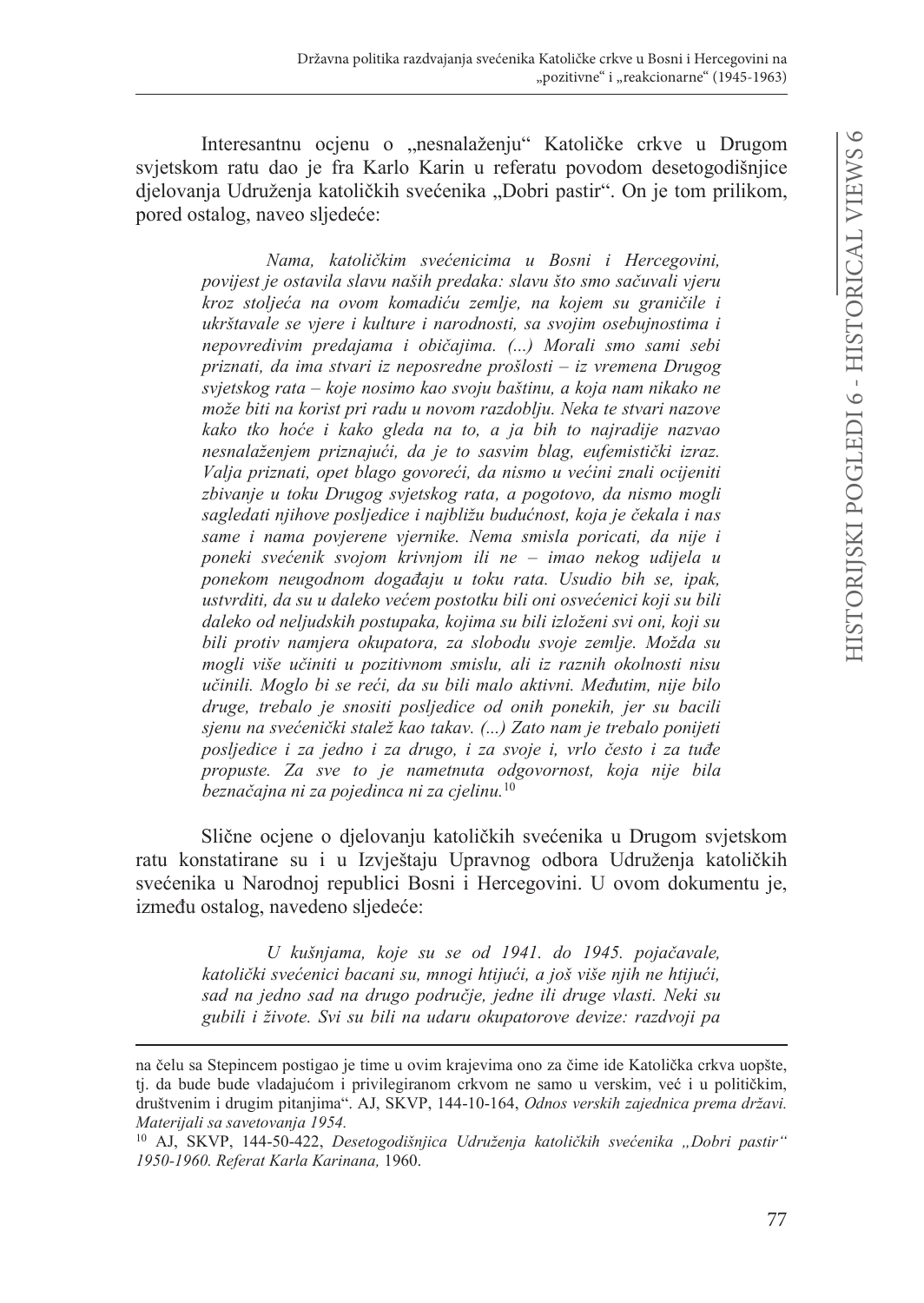vladaj! Na ovoj vjetrometini događaja moralo je neminovno biti stvari i događaja, koji su sada nerazumljivi. (...) Bilo je svećenika, osobito u prvim godinama rata, koje je zavela i opojila neprijateljska propaganda. Bilo ih je, ali samo pojedinačno, koji su pružili i bližu i prisniju suradnju okupatoru, što je nanijelo veliku štetu svećenstvu kao cjelinu. To je bilo i prošlo. Vrijeme je da se zaboravi to, ali isto tako je vrijeme, da se takovi, ako su među živima, sjete svoje prvotne svećeničke zadaće, pa ubuduće neće dovesti u sličnu situaciju ni sebe, ni svećenstvo kao cielinu.<sup>11</sup>

Navedeni arhivski izvori pokazuju da ocjene savezne i republičke komisije za vjerska pitanja i Udruženja katoličkih svećenika "Dobri pastir" o ulozi katoličkih svećenika u Drugom svjetskom ratu nisu bile podudarne. U dokumentima Komisije za vjerska pitanja Bosne i Hercegovine naglašeno je da je većina svećenika u toku rata podržavala okupatora i domaće izdajnike, te da su širili neprijateljsku propagandu protiv antifašističkog pokreta. S druge strane, katolički svećenici u udruženju "Dobri pastir" nisu dijelili ovo mišljenje. Oni su uglavnom tvrdili da je bilo onih koji su "zavedeni" od neprijateljske propagande, ali da su to bili pojednični primjeri.

Mnogi svećenici Katoličke crkve nisu se ni nakon završetka Drugog svjetskog rata pomirili sa korjenitim promjenama društvenog sistema u Jugoslaviji (i Bosni i Hercegovini). Zbog toga novi organi vlasti u Bosni i Hercegovini nisu bili nimalo zadovoljni stavovima i aktivnostima Katoličke crkve ni u poslijeratnom razdoblju. Republička komisija za vjerska pitanja je zbog toga ocijenila da je jedan dio svećenika Katoličke crkve i poslije rata radio na potkopavanju ustavnog poretka nove jugoslovenske države. "Jedan dio njih je i poslije rata učestvovao u pomaganju oružanih bandi, stvaranju ilegalnih terorističkih organizacija i u širenju lažne propagande. Takva aktivnost naročito je dolazila do izražaja u borbi protiv sprovođenja revolucionarnih mjera neposredno poslije rata. (...) Kler Rimokatoličke crkve je također zloupotrebljavao vjerska osjećanja vjernika u političke svrhe i sl."<sup>12</sup> Kritike čelnika Katoličke crkve u Bosni i Hercegovini protiv nove vlasti nisu prestale ni tokom 1960-ih godina. Tako je, prema informacijama koje su bile dostavljene Izvršnom vijeću Socijalističke republike Bosne i Hercegovine, mostarski biskup Petar Čule, u propovijedi koju je održao u Blagaju kod Mostara, okupljenim vjernicima poručio da su "oni koji ne vjeruju u boga i crkvu zli ljudi" i da će ih "stići božja kazna".<sup>13</sup> U istom obraćanju vjernicima biskup Čule je, također, "osuđivao poroke kojima je sklona omladina, kao što

<sup>&</sup>lt;sup>11</sup> AJ, SKVP, 144-50-422, Izvještaj Upravnog odbora Udruženja katoličkih svećenika Narodne republike Bosne i Hercegovine "Dobri pastir" za četvrtu skupštinu, Sarajevo, 27. i 28.9.1960.

<sup>&</sup>lt;sup>12</sup> ABiH, KZVP, kut. 10, br. 174/1960, *O nekim problemima iz odnosa organa vlasti i* Rimokatoličke crkve i svećenika u Bosni i Hercegovini. Materijal za savjetovanje sa predsjednicima vjerskih komisija NOS-a, 1960.

<sup>&</sup>lt;sup>13</sup> AJ, SKVP, 144-67-524, *Dopis Miloja Dilparića Izvršnom veću Socijalističke republike Bosne i* Hercegovine i Komisiji za vjerska pitanja, 30.6.1963.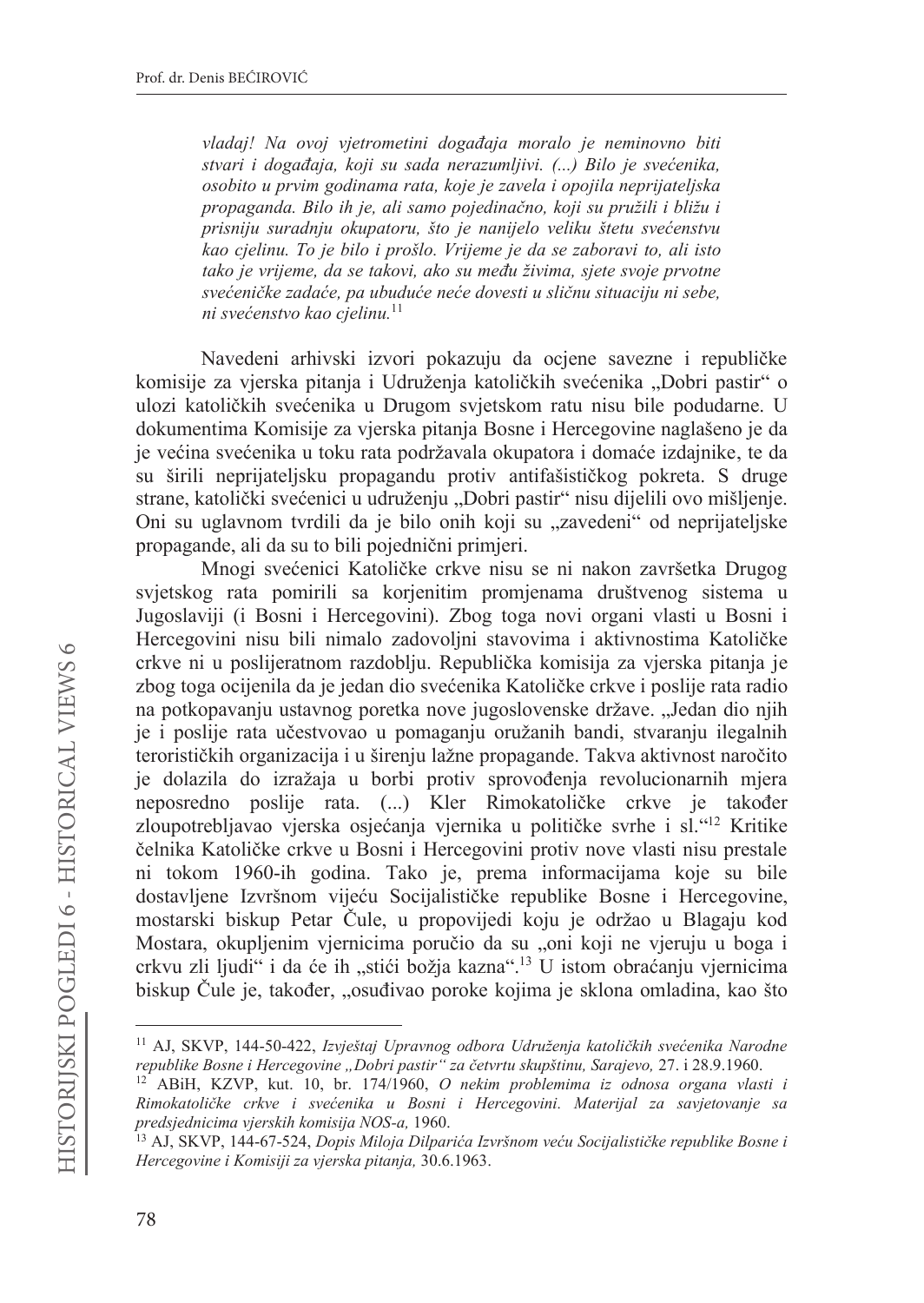su ples, praćenje mode i sl.".<sup>14</sup> Također, on se tom prilikom dotakao i pitanja mješovitih brakova koje je okarakterizirao kao "nesrećne i bezvrijedne". Zbog ovakvih informacija čelnici Savezne komisije za vjerska pitanja tražili su od predstavnika vlasti u Bosni i Hercegovini da dodatno provjere ove informacije i da, ukoliko se utvrdi da su ovi navodi tačni, "neko u Mostaru pozove Čulea i oštro mu skrene pažnju na ovakve ispade".<sup>15</sup>

# "Pozitivne tendencije" među svećenicama Katoličke crkve u Bosni i Hercegovini

Jedan dio svećenika Katoličke crkve u Bosni i Hercegovini, iz različitih razloga, opredijelio se za saradnju sa novim organima vlasti. Prema podacima sadržanim u arhivskoj građi njihov uticaj je u početnom razdoblju nakon završetka Drugog svjetskog rata bio slab da bi u tom periodu mogli bitnije uticati na stavove i odnos Katoličke crkve prema državi. Na odnos ovog dijela svećenika Katoličke crkve prema novim organima vlasti, između ostalog, uticali su sljedeći faktori: unutrašnja stabilizacija prilika u Jugoslaviji (i Bosni i Hercgovini), popravljanje vanjskopolitičke pozicije nove države, intenzivne političke aktivnosti partijskih i državnih struktura na terenu, kao i represivne miere koje su uticale da dio svećenika "shvati da od prevratničke djelatnosti nema ništa, da će izgubiti veliki broj svojih kadrova, da će onemogućiti podizanje podmlatka, pa kod njih sazrijeva mišljenje da je korisnije lojalno se držati i sarađivati sa organima vlasti".<sup>16</sup> "Pozitivni" svećenici Katoličke crkve u Bosni i Hercegovini, kako su ih nazivali u dokumentima savezne i republičke Komisija za vjerska pitanja, nisu pristajali na konfrontaciju s državom i tražili su uspostavljanje dijaloga i saradnje između Crkve i države. Neki od najistaknutijih predstavnika ove grupacije svećenika bili su: fra Bono Ostojić, dr. Karlo Karin, fra Mile Leko, fra Josip Markušić, fra Serafin Dodig, fra Kruno Misilo i drugi.<sup>17</sup> Nosioci "pozitivnih tendencija" među svećenstvom, prema ocjeni Komisije za vjerska pitanja, su shvatili važnost uspostavljanja komunikacije i kontakata sa organima državne vlasti i štetnost negativnog odnosa Katoličke crkve prema državi. Njihov cilj je bio da promijene metode rješavanja problema između Crkve i države i da izgrade "put koji će odgovarati interesima svećeničkog staleža, interesima crkve i interesima državne zajednice, a da se pritom ni najmanje ne zadire u oblast dogmatsko-kanonskih

 $14$  Isto.

 $15$  Isto.

<sup>&</sup>lt;sup>16</sup> ABiH, KZVP, kut. 10, br. 174/1960, *O nekim problemima iz odnosa između organa vlasti i* Rimokatoličke crkve i svećenika u Bosni i Hercegovini. Materijal za savjetovanje sa predsjednicima vjerskih komisija NOS-a, 1960.

<sup>&</sup>lt;sup>17</sup> ABiH, KZVP, kut. 10, br. 178/1960, *Informacija o Udruženju katoličkih svećenika Bosne i* Hercegovine, 1960.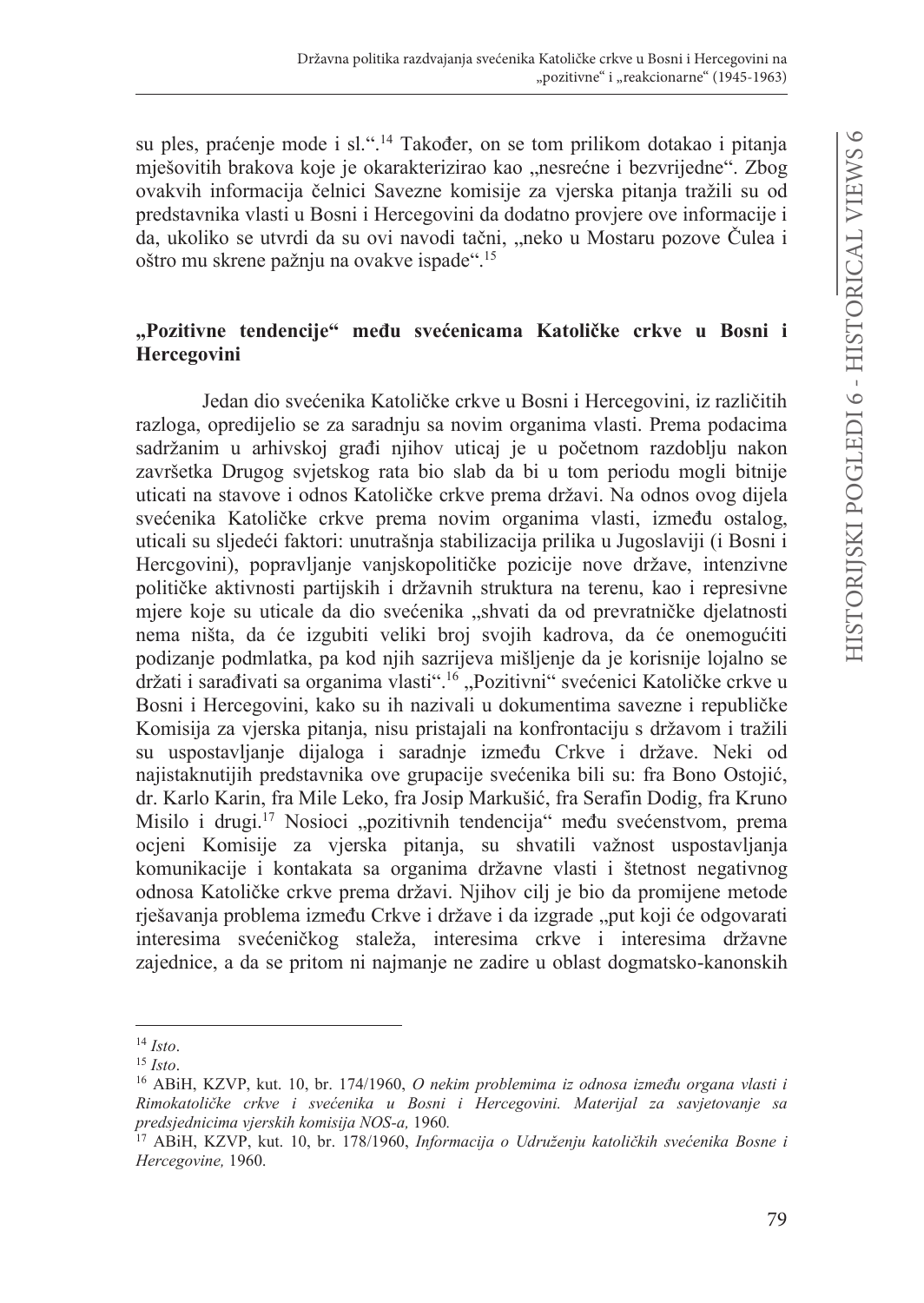načela Rimokatoličke crkve."<sup>18</sup> Na fonu zalaganja za izgradnju novog *modus* vivendija između države i Katoličke crkve fra Bono Ostojić je poručio: Danas se poznajemo, danas se odnosimo drugarski jedni prema drugima, danas imamo zajednički jezik, kojim razgovaramo i razumijemo se. I danas nema više ni jednog socijaliste ili komuniste, koji će ozbiljno reći, da svećeniku nema mjesta u socijalističkom poretku, a isto tako nema više ni jednog savjesnog svećenika, koji može tvrditi, da nije mogao živjeti, raditi i biti na dobroj nozi sa socijalističkom vlašću (kurziv D. B).<sup>19</sup>

Svećenici koji su se zalagali za saradnju s organima vlasti bili su i nosioci aktivnosti s ciljem formiranja Udruženja katoličkih svećenika "Dobri pastir". Aktivnosti u pravcu osnivanja Udruženja svećenika u Bosni i Hercegovini pokrenute su 1949. godine, a glavni nosioci ovog projekta bili su bosanski franjevci. Prema zapažanju predstavnika Komisije za vjerska pitanja razlog zašto su franjevci prvi stupili u Udruženje zasnivao se na činjenici da su oni bili samostalniji i manje podložni uticaju biskupa. Uz to, i njihovo historijsko iskustvo (franjevci su u prošlosti nalazili zajednički jezik sa svakom vlašću) upućivalo ih je na zaključak da je potrebno stvarati kompromise.<sup>20</sup> Uprkos zabranama i upozorenjima Katoličke crkve, osnivačka skupština udruženja "Dobri pastir" održana je u Sarajevu 25. i 26. januara 1950. godine. Najveći broj svećenika, njih 168 ili oko 85% od ukupnog broja svećenika u Bosni i Hercegovini, učlanilo se odmah u Udruženje.<sup>21</sup> Među glavnim programskim ciljevima Udruženja istaknuto je sljedeće:

- a) "Pomagati i organizovati rad svećenika u pogledu vjerskog poučavanja katoličkih vjernika u kršćanskim istinama i moralnim načelima, na osnovu kojih će se odgajati, da mišljenjem i životom budu odana djeca Katoličke crkve i vjerni sljedbenici evanđeoskih nauka. U tu svrhu će nastojati oko izdavanja vjerskih časopisa, godišnjih kalendara, molitvenika, te drugih vjerskih poučnih knjižica;
- b) Okupljati katoličke svećenike svoga područja, koji će u duhu tradicije svećenika – rodoljuba iz prošlosti međusobno gajiti osjećaj ljubavi i odanosti prema svojoj domovini i svom narodu, te pomagati narodu u izgradnji zemlje u okviru opće narodne organizacije NF-a;
- c) U duhu tekovina Narodnooslobodilačke borbe raditi na produbljavanju ljubavi i bratstvu među narodima Jugoslavije;

 $18$  Isto.

<sup>&</sup>lt;sup>19</sup> AJ, SKVP, 144-26-280, Zapisnik međudruštvenog sastanka katoličkih svećenika u Federativnoj narodnoj republici Jugoslaviji, održan 8.5.1958. godine u Novom Sadu.

<sup>&</sup>lt;sup>20</sup> ABiH, KZVP, kut. 10, br. 174/1960, *O nekim problemima iz odnosa između organa vlasti i* Rimokatoličke crkve i svećenika u Bosni i Hercegovini. Materijal za savjetovanje sa predsjednicima vjerskih komisija NOS-a, 1960.

<sup>&</sup>lt;sup>21</sup> AJ, SKVP, 144-50-422, Desetogodišnjica Udruženja katoličkih svećenika "Dobri pastir" 1950-1960. Referat Karla Karina, 1960.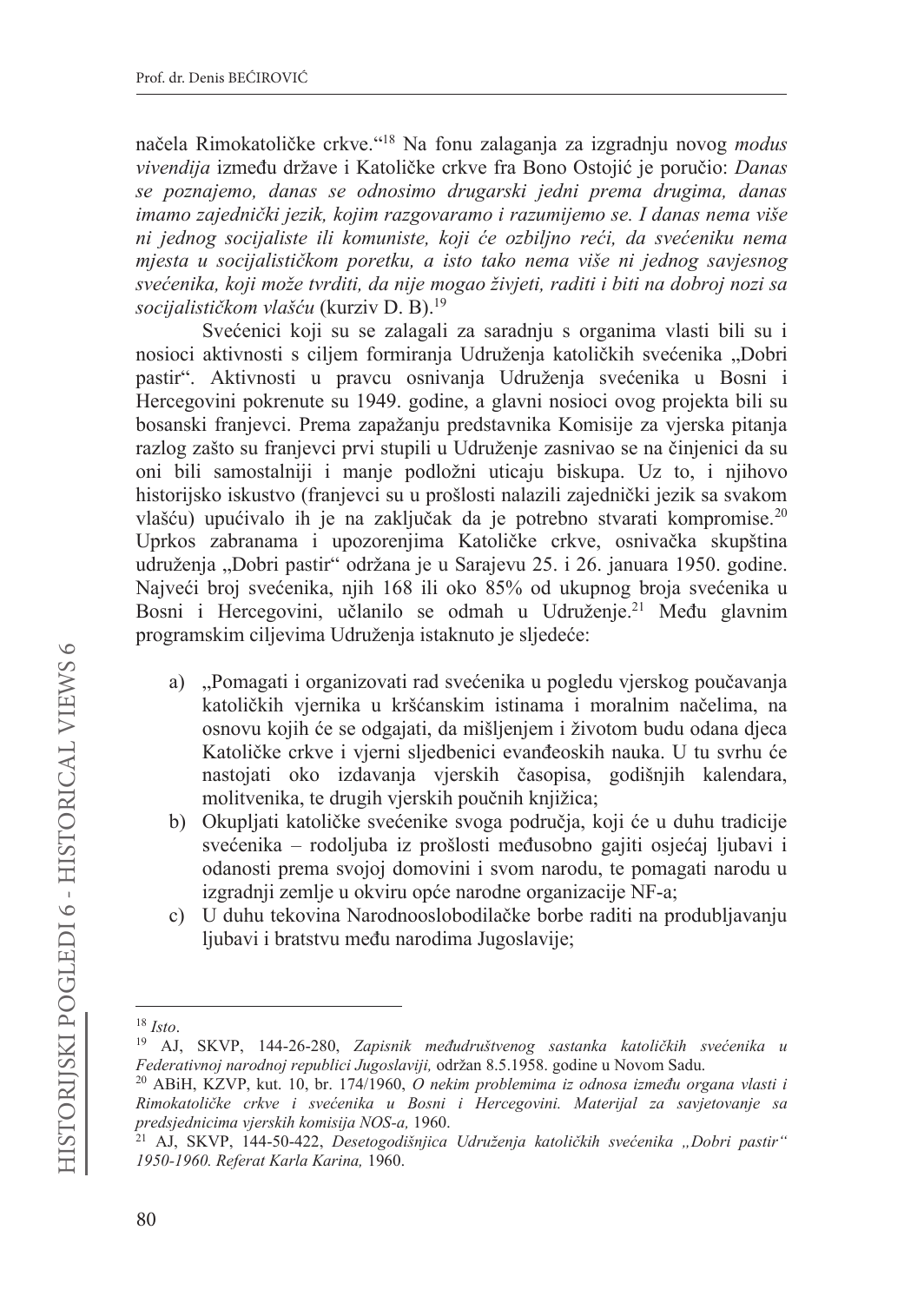- d) Širiti među katoličkim svećenicima svoga područja duh bratske ljubavi, povezanosti i sloge, pružati im pomoć za napredak u naobrazbi i duhovnom životu, te promicati opću, moralnu i materijalnu dobrobit svećenika; pružati pomoć siromašnim, bolesnim i iznemoglim svećenicima, siromašnim crkvama i drugim crkvenim ustanovama putem Zadruge;
- e) Voditi brigu za održavanjem i čuvanjem crkvenih arhiva, knjižnica i muzealnih zbirki, promicati proučavanie naše crkvene prošlosti, skupljati crkvene umjetnine i voditi brigu za umjetničku skladnost crkvenih građevina i drugih crkvenih objekata, u vezi s mjesnim redovničkim ordinarijima, a uz potporu narodnih vlasti, nastojati oko uzdržavanja i prosperiteta ustanova za svećenički podmladak".<sup>22</sup>

Osim rješavanja konkretnih problema vjernika članovi udruženja "Dobri pastir" suprotstavljali su se i propagandi ustaške emigracije. U tom smislu istaknuti članovi ovog Udruženja ukazivali su na štetnost takve politike i važnost izgradnje bratstva i jedinistva među jugoslovenskim narodima. Tako je fra Josip Markušić pisao: "(...) ja volim svoju domovinu kao kršćanin, kao katolik, kao rimokatolik, kao svećenik crkve, ne manje nego što su i naši stari volili ove naše oblasti, kad se borahu protiv nasrtljivaca Talijana, zatim Germana, pa Mađara, Turaka i ostalih".<sup>23</sup> Fra Mile Leko je, naglašavajući važnost jedinstva različitih naroda u Bosni i Hercegovini i Jugoslaviji, istakao: "(...) ostajući čvrsti u vjerskim istinama i naukama, ipak trebamo u današnjim prilikama osobito naglasiti temeljnu zasadu Evanđelja, a to je, širiti riječima i djelom ljubav, bratstvo i jedinstvo među ljudima, a konkretno među našim narodima".<sup>24</sup> Ukazujući na važnost da se iz prošlosti izvuku korisne pouke dr. Karlo Karin je poručio: "Ne smijemo dozvoliti da se više ikad ponove strahoviti i jezivi prizori na korist tuđina, koji je tu borbu iskorištavao za svoje mračne ciljeve porobljavanja i istrebljenja naših naroda".<sup>25</sup> U sličnom tonu je govorio i fra Rastislav Drljić ističući da je njegova želja da "naše društvo bude rasadnik misli međusobne ljubavi, bratstva i jedinstva među svima nama, među svećenicima drugih konfesija i među svim narodima FNRJ".<sup>26</sup> O ulozi svećenika Katoličke crkve u Bosni i Hercegovini govorio je i fra Tomislav Ostojić poručujući da članovi Udruženja trebaju biti "vjerni i odani sinove svoje crkve i vjerni i odani sinovi svoje domovine, da svuda šire i učvršćuju jednu od najvećih tekovina Narodne revolucije – bratstvo i jedinstvo naših naroda na slikovitom narodnom i vjerskom mozaiku naše Republike".<sup>27</sup>

<sup>&</sup>lt;sup>22</sup> ABiH, KZVP, kut. 10, br. 178/1960, Informacija o Udruženju katoličkih svećenika Bosne i Hercegovine, 1960.

 $^{23}$  Isto.

 $24$  Isto.

 $25$  Isto.

 $^{26}$  Isto.

 $27$  Isto.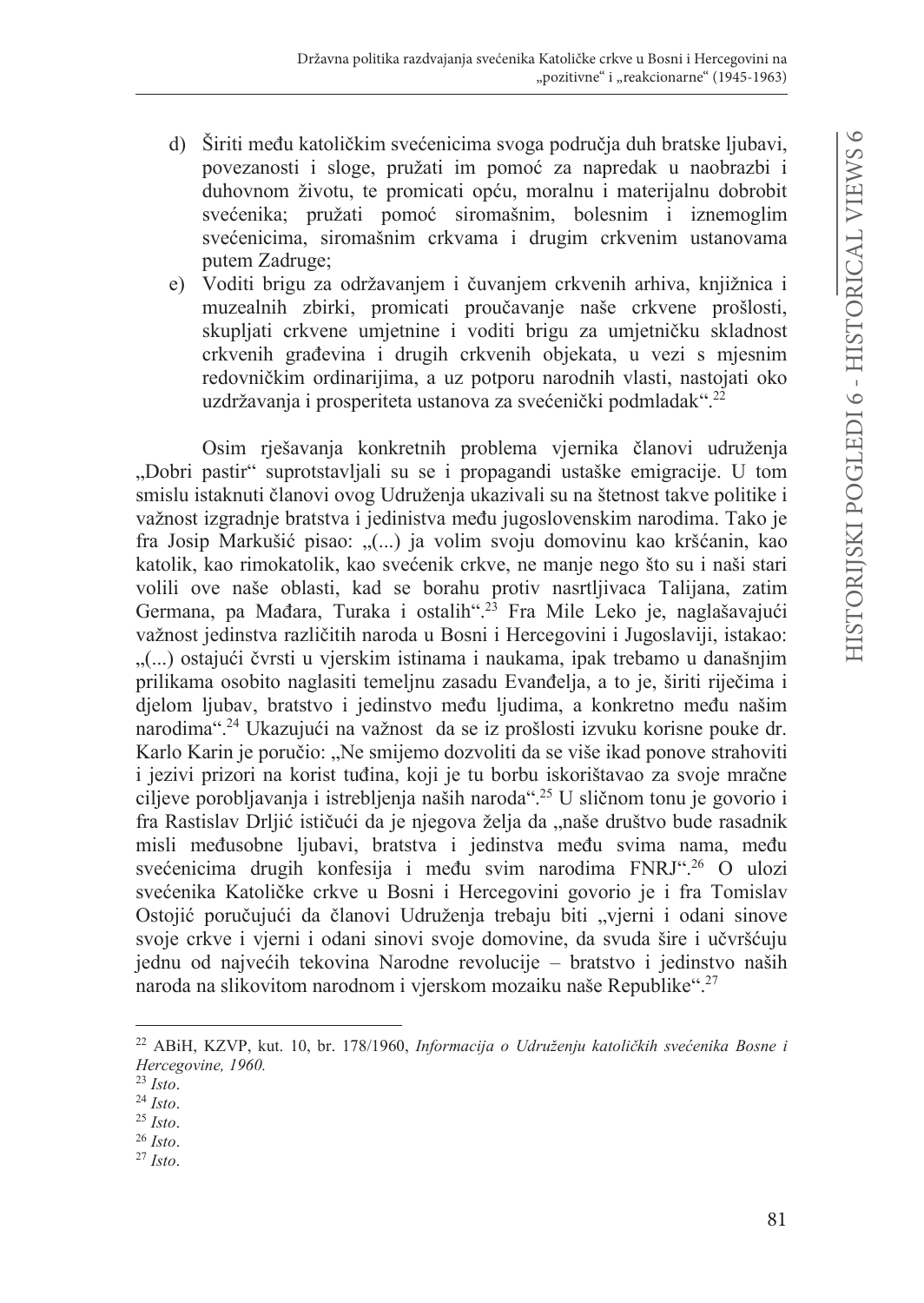Katolička crkva nije odobravala rad Udruženia proglašavajući ga za organizaciju koja nije uređena u skladu s crkvenim kanonima. Biskupska konferencija je 26. aprila 1950. godine zaključila da se članstvo u udruženjima "ne preporučuje" (Non expedit). S obzirom da ovi zaključci nisu polučili očekivane rezultate biskupska konferencija je 26. septembra 1952. godine uputila memorandum Predsjedništvu vlade FNRJ u kojem je naglasila da udruženja ne poštuju crkveno pravo, kao i da nisu pod nadzorom Biskupske konferencije. U vezi s tim biskupi su usvojili izjavu Non licet (zabranjuje se). kojom su kategorički osudili formiranje staleških udruženja katoličkih svećenika i zabranili njihovo formiranje.<sup>28</sup> Ipak, bez obzira na stavove vrha Katoličke crkve, broj članova Udruženja u Bosni i Hercegovini je nastavio postepeno rasti i u narednim godinama. Prema pokazateljima Komisije za vjerska pitanja Bosne i Hercegovine početkom 1960-ih godina u Bosni i Hercegovini su djelovala 342 svećenika, a u Udruženje je bilo učlanjeno njih 310. Najviše su u Udruženju bili zastupljeni bosanski franjevci, tako da je od niih 230 u Udruženiu dielovao 191 franievac.<sup>29</sup>

### Politika "raslojavanja i diferenciranja" svećenika Katoličke crkve

"Pocijepanost klera" tretirana je kao pozitivan rezultat rada organa nove vlasti, jer su, prema njihovim ocjenama, u prvim poslijeratnim godinama predstavnici vjerskih zajednica imali u cjelini neprijateljski odnos prema novostvorenoj socijalističkoj jugoslovenskoj državi. Zbog toga je Komisija za vjerska pitanja (savezna i republička) kontinuirano ukazivala na važnost sprovođenja politike "raslojavanja i diferenciranja" unutar vjerskih zajednica.<sup>30</sup> Prema zapažanjima Savezne komisije za vjerska pitanja do poslijeratne "diferencijacije" među svećenicama došlo je primarno zbog njihovih stavova u vezi s odnosom država – Katolička crkva. Jedni su smatrali da je poželjno i korisno uspostaviti komunikaciju sa novostvorenim organima vlasti, dok su

<sup>&</sup>lt;sup>28</sup> AJ, SKVP, 144-58-477, Formiranje, rad i razvoj staleškog udruženja katoličkih svećenika u Narodnoj republici Bosni i Hercegovini.

<sup>&</sup>lt;sup>29</sup> Ocjenjujući stanje u Hercegovini Komisija za vjerska pitanja je, između ostalog, navela sljedeće: "Najteža je još uvijek situacija u Hercegovini. Tamo ima ukupno 67 svećenika, a učlanjenih u Udruženje ima 45 ili 67,1%. Svi članovi Udruženja su franjevci. Svjetovnih svećenika ima ukupno 22, a nijedan nije član Udruženja. Udruženje kao organizacija postoji i tamo, ali je iz poznatih razloga pasivno. Sve što smo tamo pokušali nije uspjelo. No, ovo Udruženje u Hercegovini se mora održati, jer njegovo postojanje veoma mnogo znači. Trebalo bi da se aktiviraju na liniji Udruženja svećenici koji ne pripadaju mostarskoj biskupiji, a pripadaju Mostarskom srezu (Prozor, Šćit, dio Livanjskog sreza itd)" ABiH, KZVP, kut. 10, br. 178/1960, Informacija o Udruženju katoličkih svećenika Bosne i Hercegovine, 1960.

<sup>30</sup> AJ, SKVP, 144-137-742. Politička i vjerska djelatnost klera.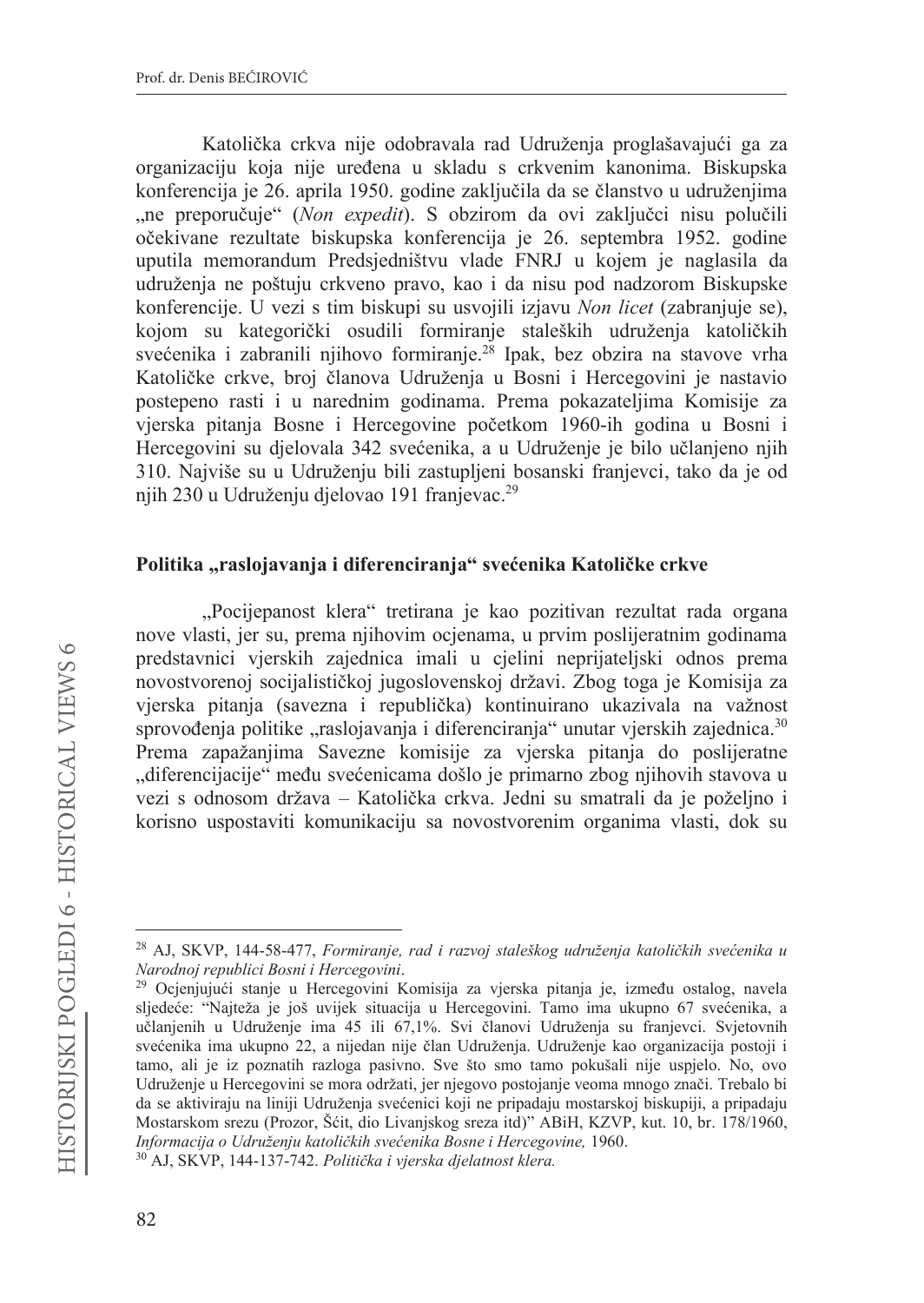drugi zadržali negativan odnos. Osim ove dvije grupacije postojala je i treća skupina koja se držala "nekako na sredini i bila je vrlo kolebljiva".<sup>31</sup>

U izvještajima Savezne komisije za vjerska pitanja poslije 1953. godine ukazivano je i na greške lokalnih organa vlasti u odnosu prema vjerskim zajednicama u Bosni i Hercegovini. Tako je u jednom materijalu iz 1954. godine konstatirano da lokalni organi vlasti "nisu uspeli da borbu protiv reakcionarnog sveštenstva i vernika vode političkim metodama, već su pristupili nezakonitim merama, koje su im izgledale lakše, ali politički svakako štetne. Iz ovih razloga su Predsjednik Republike i drugi državni rukovodioci u svojim izbornim govorima i drugim prilikama osudili takve postupke, a administrativnim putem su odmah poduzete mere da se ovakvi nezakoniti i politički štetni ispadi spreče".<sup>32</sup> Kao razlozi nezakonitog postupanja prema svećenicima Katoličke crkve navedeni su nedostatk političke širine i "pomanjkanje orijentacije od strane viših političkih organizacija".<sup>33</sup>

U drugoj polovini 1950-ih godina Savezna komisija za vjerska pitanja konstatira da je generalno u zemlji došlo do značajnog napretka u normaliziranju odnosa između države i vjerskih zajednica. Primjera radi, u Izvještaju za 1957. godinu, Savezna komisija za vjerska pitanja navodi da su postignuti važni rezultati "u diferenciranju i odvajanju vernika, nižeg sveštenstva, pa i dela višeg od uticaja najreakcionarnijih delova sveštenstva (...) koji su neprijateljski raspoloženi prema novoj Jugoslaviji".<sup>34</sup> Ipak, članovi Komisije su istakli da se ova ocjena ne odnosi na Katoličku crkvu u kojoj su još uvijek bile snažne aktivnosti "reakcionarnog dela klera".<sup>35</sup>

Dvije godine kasnije, u zvaničnim materijalima za sjednicu Odbora za unutrašnju politiku Saveznog izvršnog vijeća, konstatirano je da su se posljednjih godina desili, kako u aktivnostima vjerskih zajednica, tako i u odnosima vjerskih zajednica prema državi, mnogi potezi koji govore da se odnosi popravljaju i unaprjeđuju. Usljed jačanja odnosa sa Srpskom pravoslavnom crkvom i Islamskom zajednicom, kao i vanjskopolitičkih i unutrašnjopolitičkih postignuća u Jugoslaviji (i Bosni i Hercegovini), došlo je i do snažnijeg jačanja "diferenciranja u Rimokatoličkoj crkvi. Diferencijacija je rasla ne samo među svećenicima, nego je dobila i ozbiljnu formu neslaganja među biskupima. Grupa biskupa koja je bila za traženje puteva ka poboljšanju odnosa sa državom dobijala je češće podršku srednje grupe biskupa, a grupa biskupa koja je gurala na zaoštravanje odnosa sa državom ostajala je po nizu pitanja u manjini. Ova diferencijacija kod svećenika i kod biskupa bila je potpomognuta široko razvijenim raspoloženjem vernika da se traže putevi sređivanja odnosa sa državom i njihovim otporom da podržavaju liniju

<sup>31</sup> AJ, SKVP, 144-58-477. Formiranje, rad i razvoj staleškog udruženja katoličkih svećenika u Narodnoj republici Bosni i Hercegovini.

<sup>&</sup>lt;sup>32</sup> AJ, SKVP, 144-10-164, Odnos vjerskih zajednica prema državi, 1954.

 $33$  Isto.

<sup>&</sup>lt;sup>34</sup> AJ, SKVP, 144-23-259, Izvještaj za 1957. godinu.

 $35$  Isto.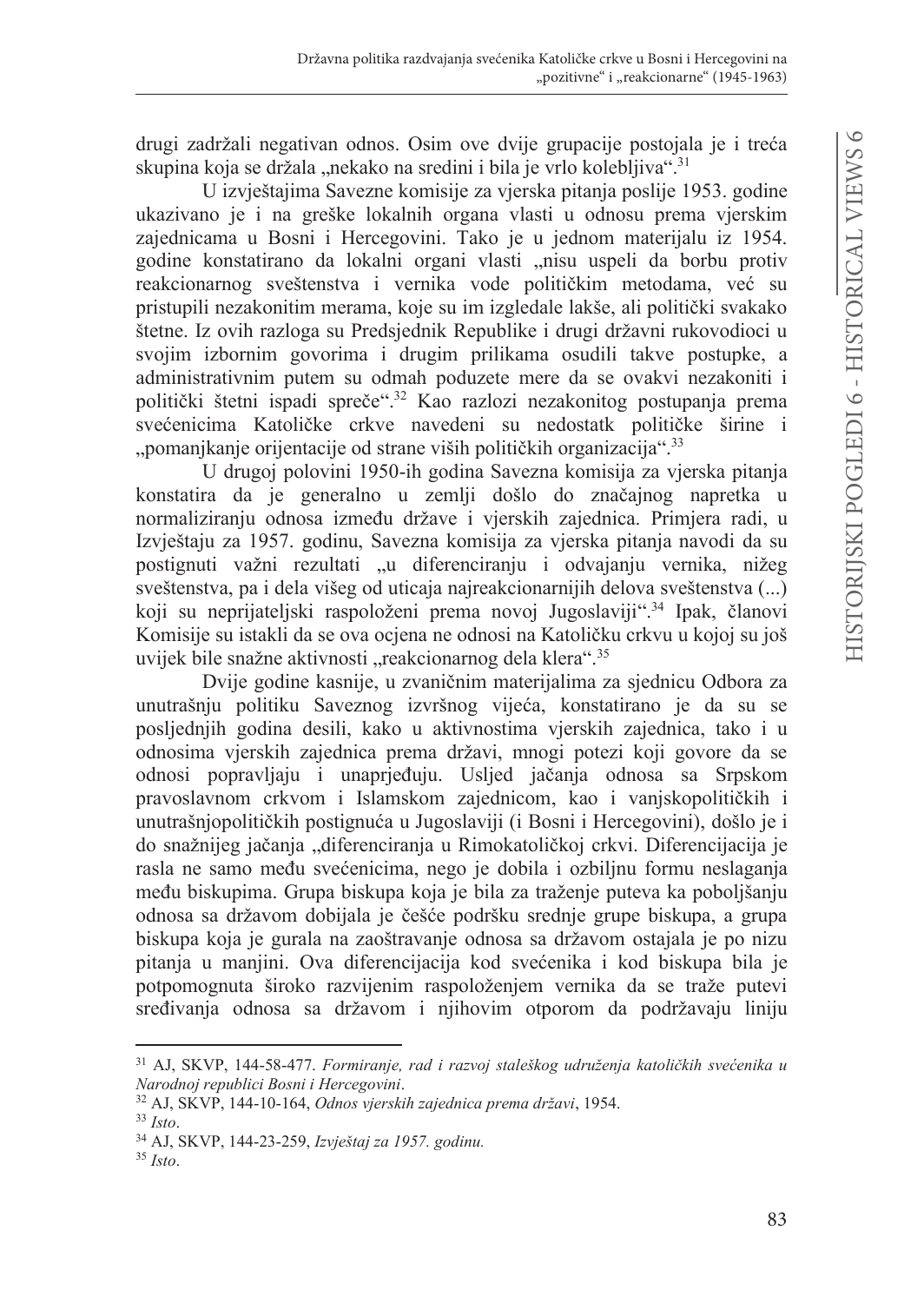zaoštravanja odnosa sa državom i liniju zloupotreba crkve i verskog života u političke crkve. (...) Sve je ovo stvorilo pogodnu situaciju da se u odnosima državnih organa prema pojedinim biskupima i sveštenicama, političkim radom političkih organizacija na terenu, ova diferencijacija dalje produbi i postignu izvesni početni uspesi u sređivanju odnosa bar s predstavnicima Rimokatoličke crkve u zemlji. Međutim, u tom pogledu ne samo da takva aktivnost nije dovoljno razvijena, nego se uporedo pravilo niz pogrešnih postupaka koji su otežali ova nastojanja".<sup>36</sup> O važnosti "diferencijacije" govorilo se i u materijalima Savezne komisije za vjerska pitanja u 1959. godini. U njima se ukazuje da među glavnim prioritetima mora biti sistematski rad na "diferencijaciji" među "višim klerom", a prije svega "među biskupima, kanonicima i dekanima".<sup>37</sup> Na savjetovanju, koje je u 1959. godini organizirala Komisija za vjerska pitania Izvršnog vijeća Narodne republike Bosne i Hercegovine, iskazana je konstatacija da je usljed primjene Zakona o pravnom položaju vjerskih zajednica došlo do "diferenciranja" među svećenicima Katoličke crkve. Prema ocjenama učesnika savjetovanja, "jedan manji dio istupa otvoreno za saradnju sa narodnim vlastima i njihova se aktivnost održava u radu Udruženja. Naš odnos prema tim svećenicima treba da bude korektan i da im pružamo podršku. Veći dio nižeg svećenstva zauzima lojalan stav, ali pasivan stav našta vjerovatno utiče i strah od pretpostavljenih. Potrebno je ubuduće imati više kontakata sa njima i na njih djelovati kako bi njihovo držanje bilo što pozitivnije. Jedan dio svećenika stoji van Udruženja. Među njima je većina onih koji nisu prijateljski raspoloženi prema našoj zemlji. (...) Treba nastojati da se i ova grupacija diferencira i izoluju najreakcionarniji svećenici /Majić, Čekada i sl/".<sup>38</sup>

Aktivnosti "diferenciranja" svećenika Katoličke crkve u Bosni i Hercegovini nastavljene su i početkom 1960-ih godina. Na proširenoj sjednici Komisija za vjerska pitanja Narodne republike Bosne i Hercegovine, održanoj u 1962. godini, ocijenjeno je da su napravljeni određeni rezultati na planu "potpunije depolitizacije i diferencijacije u redovima nižih svećenika".<sup>39</sup> Tom prilikom lokalnim organima vlasti je skrenuta pažnja da se u ispoljavanju i razvijanju vjerskog života moraju poštivati zakonska prava vjerskih zajednica. U vjerski život se ne smiju unositi politički motivi, a isto tako svim predstavnicima organa vlasti je skrenuta pažnja da "administrativno gušenje vjerskog života nije nikome dopušteno, jer to stvara mnogostruko štetne

<sup>&</sup>lt;sup>36</sup> ABiH, KZVP, kut. 18. *Informacija o nekim pitanima iz odnosa sa verskim zajednicama*. Materijal za 3 tačku dnevnog reda sednice Odbora za unutrašnju politiku SIV-a zakazane za 1.4.1959. godine.

<sup>37</sup> ABiH, KZVP, kut. 7, Podaci za naredno savjetovanje u Saveznoj komisiji za vjerska pitanja, 1959.

<sup>38</sup> ABiH, KZVP, kut. 7, Izvod iz zapisnika sa savjetovanja koje je organizovala Komisija za vjerska pitanja Izvršnog vijeća Narodne republike Bosne i Hercegovine, 10.2.1959.

<sup>&</sup>lt;sup>39</sup> ABiH, KZVP, kut. 18, br. 23/1962, Zaključci sa proširene sjednice Komisije za vjerska pitanja Narodne republike Bosne i Hercegovine, 16.5.1962.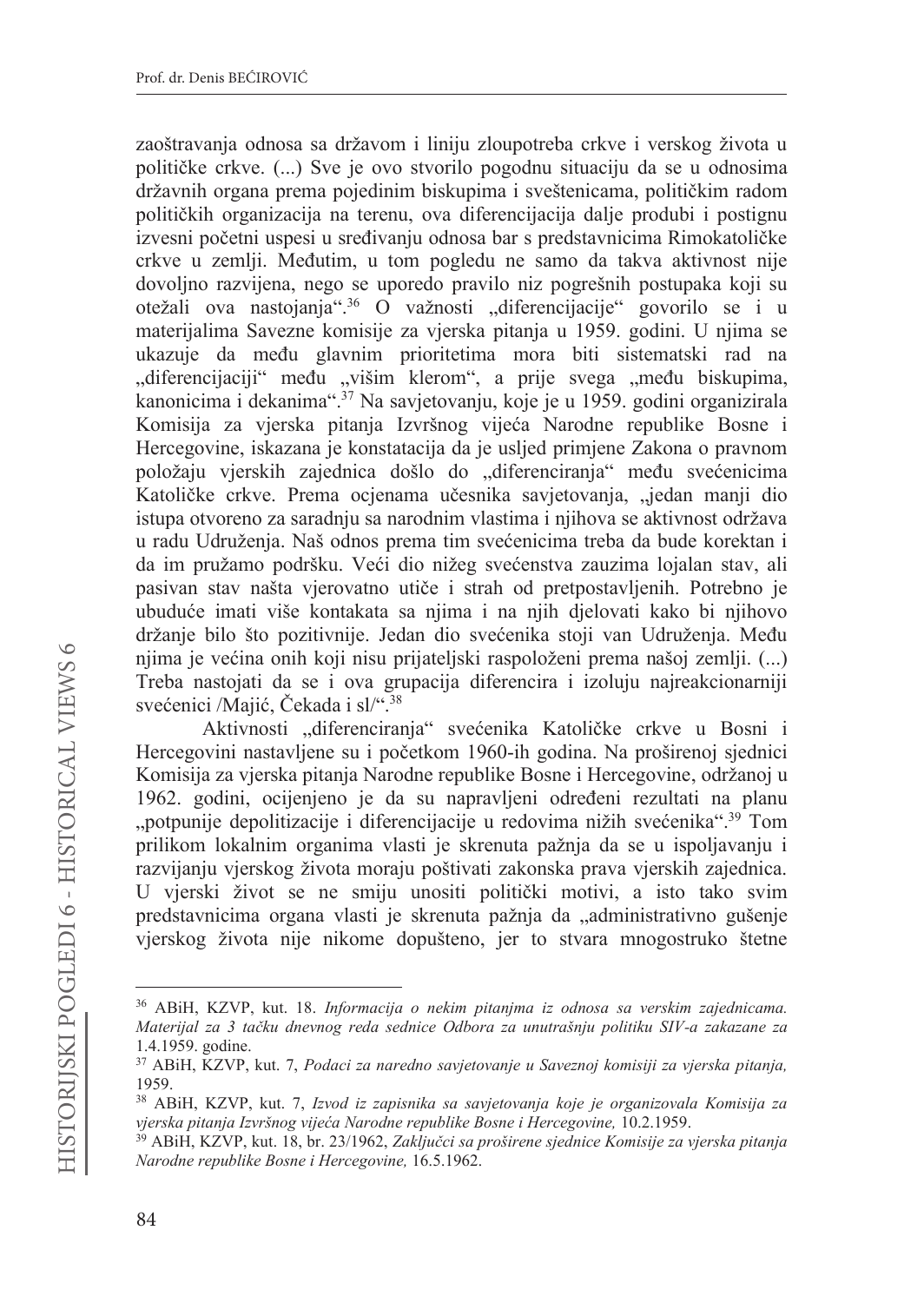posljedice".<sup>40</sup> Također, zaključeno je da su "neodrživa shvatanja da je svaki svećenik ujedno i neprijatelj zemlje samo zato što nosi svećeničku odjeću i da je njegovo, po zakonu dozvoljeno vjersko djelovanje, isto što i političko neprijateljstvo".<sup>41</sup>

Pitanju "diferencijacije klera" poklanjana je pažnja i u 1963. godini. U Informaciji Republičke komisije za vjerska pitanja Bosne i Hercegovine o djelovanju Udruženja katoličkih svećenika "Dobri pastir" ukazano je da je "nedovoljno korištena uloga vjernika u procesu depolitizacije i diferencijacije katoličkog klera, osobito na nekim područjima, na primjer, u Hercegovini".<sup>42</sup> Uz to, preporučeno je da se ne treba samo oslanjati na kontakte s čelnicama Udruženja, već da treba širiti mrežu aktivista Udruženja u pododborima. Komisija za vjerska pitanja je ocijenila da treba pojačati takvu orijentaciju u narednim godinama jer se u praksi pokazalo da su i oni svećenici koji su imali ekstremno držanje nakon dijaloga i stupanja u Udruženje počeli da sarađuju s organima vlasti. U tom smislu je ukazano da ni predstavnici vlasti "nisu uvijek bili dovoljno strpljivi da istraju u radu sa svećenicima", te da su "pokazivali previše uskosti, počev od Republičke komisije, sreskih i opštinskih komisija i drugih organa i društveno političkih organizacija tako da su ponekad bili pretjerani zahtjevi organa vlasti u odnosu na svećenike".<sup>43</sup> U vezi s tim upućena je instrukcija da se u narednom razdoblju "ne ide u krajnjost" i da se "pokazuje više istrainosti i elastičnosti i sa katoličkim klerom (...) jer je jedino takvim radom moguće postići željene rezultate".<sup>44</sup>

Svjesni užasnog ratnog naslijeđa i krvoprolića na tlu Bosne i Hercegovine u Drugom svjetskom ratu, predstavnici organa nove vlasti su naročito vodili računa da suzbijaju sve pojave izazivanja i raspirivanja nacionalizma i šovinizma. Za organe nove vlasti posebno je bilo značajno da se "pozitivni" svećenici Katoličke crkve aktivno uključe u borbu protiv svih oblika širenja mržnje među bosanskohercegovačkim narodima. Prema saznanjima Komisije za vjerska pitanja Bosne i Hercegovine i početkom 1960ih godina u aktivnostima dijela svećenika još uvijek je dolazilo i do "šovinističkih ispada, naročito kada je riječ o mješovitim brakovima".<sup>45</sup> Ipak, Komisija je konstatirala da je "raspirivanja šovinizma, u klasičnom smislu riječi, u posljednje vrijeme nema u tako izrazitijim primjerima".<sup>46</sup> U zaključima sa proširene sjednice Komisije za vjerska pitanja Bosne i Hercegovine, održanoj 1962. godine, upozoreno je, između ostalog, na sljedeće: Ne smije se

 $40$  Isto.

 $41$  Isto.

<sup>&</sup>lt;sup>42</sup> AJ, SKVP, 144-66-523, Informacija o Udruženju katoličkih svećenika Socijalističke republike Bosne i Hercegovine "Dobri pastir", 17.5.1963.

 $43$  Isto.

 $44$  Isto.

<sup>&</sup>lt;sup>45</sup> ABiH, KZVP, kut. 10, br. 174/1960, O nekim problemima iz odnosa između organa vlasti i Rimokatoličke crkve i svećenika u Bosni i Hercegovini. Materijal za savjetovanje sa predsjednicima vjerskih komisija NOS-a, 1960.  $46$  Isto.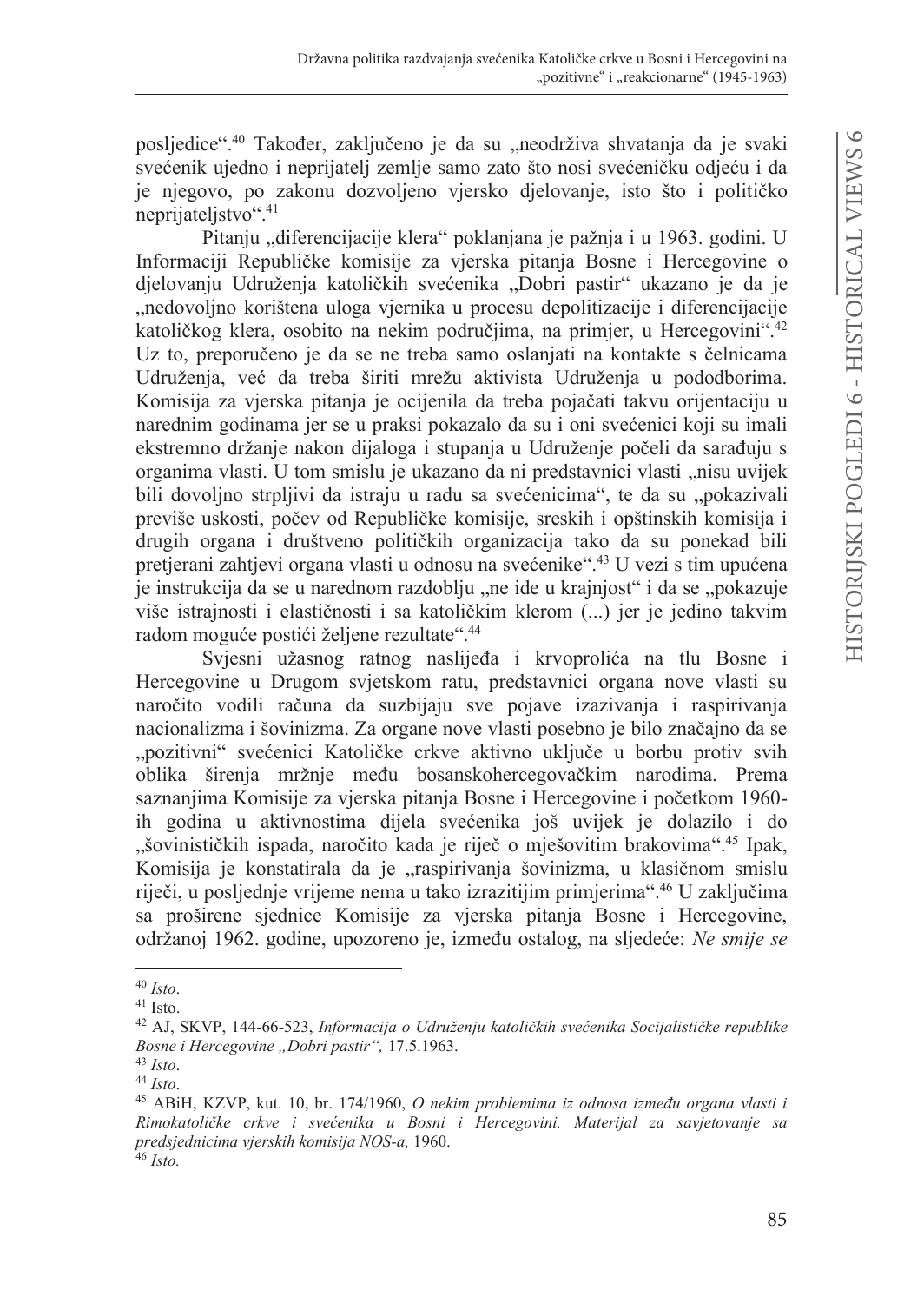dozvoliti da se kroz vjersko djelovanje poistovjećuje vjera i nacija – hrvatstvo i katoličanstvo, srpstvo i pravoslavlje, muslimanstvo (kao izraz etničke pripadnosti) i islamstvo, u čemu se najčešće naziru korijeni šovinizma i vjerske netrpeljivosti. To bi trebalo strpljivo objašnjavati vjernicima i svećenicima zahtijevajući da se pridržavaju zakonskih propisa. U slučajevima namjernog šovinističkog djelovanja treba se vrlo energično boriti svim zakonskim i političkim sredstvima ne praveći bilo kakve izuzetke. (...) Ovom zadatku treba prilaziti uporno, ali krajnje oprezno, postepeno i taktično. Treba imati na umu da će to na nekim područjima biti duži proces zbog čega ne treba činiti *prenagliene korake* (kurziv D. B).<sup>47</sup>

### Dodjeljivanje odlikovanja "pozitivnim" svećenicima Katoličke crkve u **Bosni** i Hercegovini

Državni organi primjenjivali su različite metode s ciljem afirmacije i podrške "pozitivnim" svećenicima<sup>48</sup> unutar Katoličke crkve u Bosni i Hercegovini. Jedna od korištenih metoda, naročito poslije donošenja Zakona o pravnom položaju vjerskih zajednica, jeste i državna politika dodjeljivanja odlikovanja zaslužnim svećenicima. Kako i s kojim argumentima su dodielijvana odlikovanja svećenicima Katoličke crkve posebno je vidlijvo, iz dopisa koji je u jesen 1960. godine Republička komisija za vjerska pitanja Bosne i Hercegovine dostavila Saveznoj komisiji za vjerska pitanja. U Prijedlogu za davanje odlikovanja nekim svećenicima u Bosni i Herceegovini Komisija je napomenula da je ovaj prijedlog usvojen od strane Republičke komisije za vjerska pitanja, kao i Komisije za odlikovanja. Komisija je predložila šest svećenika Katoličke crkve za odlikovanja:

<sup>&</sup>lt;sup>47</sup> ABiH, KZVP, kut. 18, br. 23/1962, Zaključci sa proširene sjednice Komisije za vjerska pitanja Narodne republike Bosne i Hercegovine, 16.5.1962.

<sup>48</sup> Prema ocjeni Komisije za vjerska pitanja Bosne i Hercegovine iz 1959. godine postojala je pozitivna grupa svećenika unutar Udruženja katoličkih svećenika koja je težila "punoj normalizaciji odnosa države i crkve. U toj grupi najviše su se isticali fra Bono Ostojić, iz Kreševa, Dr. Karlo Karin, iz Sarajeva, fra Kruno Misilo, iz Kreševa, fra Serafin Dodig, iz Humca, Dr. Mato Matošević, iz Zenice, fra Valerije Jurić, iz Tolise, fra Rasko Drljić, iz Visokog, fra Anto Tolić, iz Doboja, fra Tomislav Ostojić, iz Sarajeva, fra Ante Perković, iz Kupresa, fra Mladen Lucić, iz Šćita, fra Bono Ravlić, iz Gradačca, fra Ivo Marković, iz Guča Gore, Don Grga Blažević, iz Prijedora, fra Vitomir Jeličić, iz Rima, fra Bosiljko Bekavac, iz SAD-a, fra Teofil Leko, iz Šujice, fra Floro Čulinović, iz Žepča, fra Stanko Karin, iz Doca, Don Stjepan Stjepan Sokolović, iz Komušine, fra Branko Krilić, iz Fojnice, fra Berislav Kalfić, iz Brčkog, Don Alojzije Atlija, iz Bihaća, fra Bogdan Čubela, iz Mostara, fra Zlatko Sivlić, iz Posušja, fra Bono Šapina, iz Sarajeva, fra Vijeko Kulijer, iz Brestovskog, itd. Ovu grupu podržavaju izvjesni ugledni svećenici, raniji funkcioneri Franjevačkog reda (fra Jozo Markušić, iz Jajca, fra Mile Leko, iz Mostara, i još neki)". ABiH, KZVP, kut. 7, br. 16/59, Informacija o nekim problemima u odnosima vjerskih zajednica u Bosni i Hercegovini kojima se bavila Komisija za vjerska pitanja, 1959.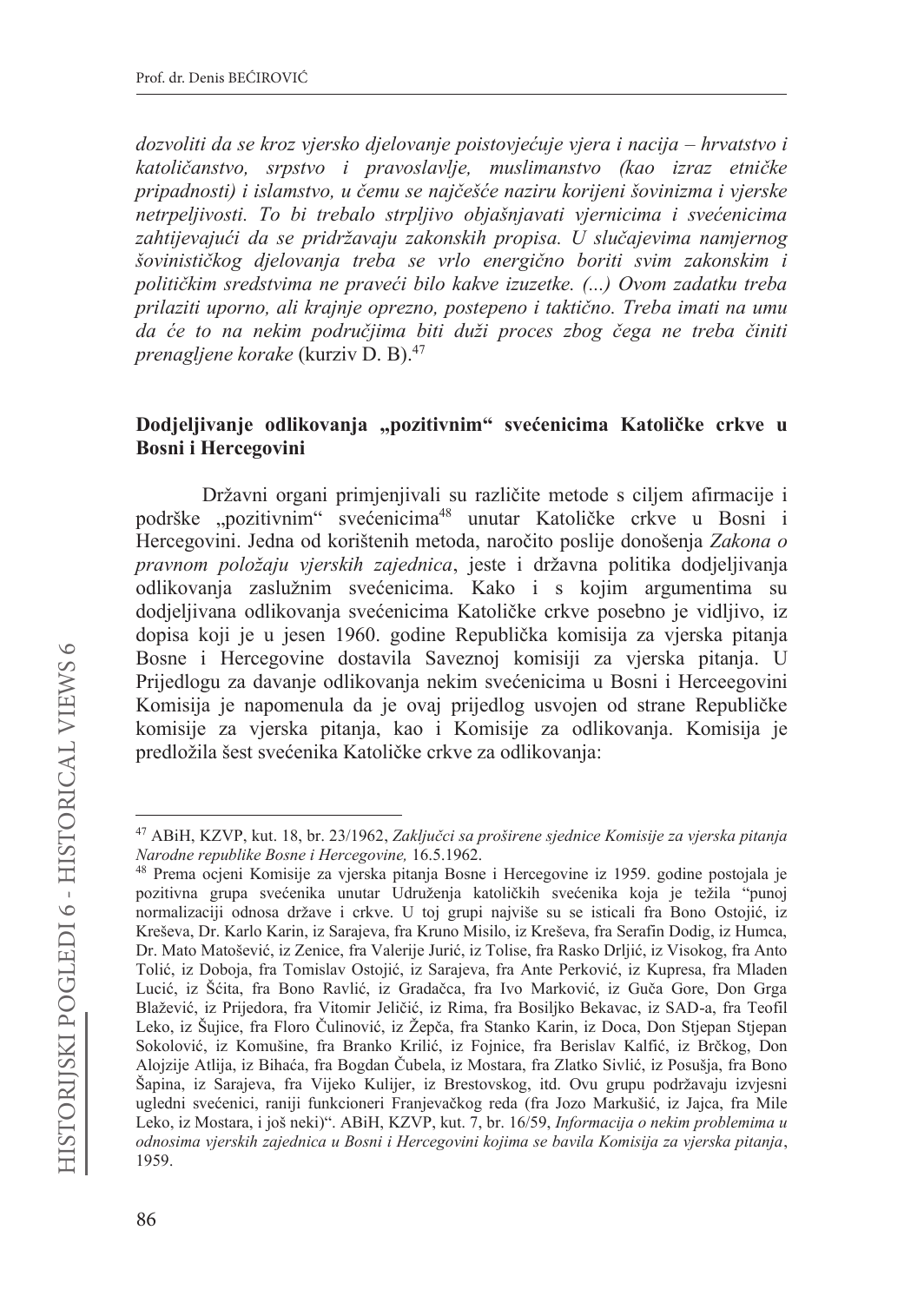- 1) Ostojić fra Tomislav za Orden republike I reda, 49
- 2) Blažević Grga za Orden republike II reda,<sup>50</sup>
- 3) Matošević dr. Mato za Orden republike II reda,<sup>51</sup>

<sup>49</sup> Ostojić fra Tomislav "rođen je 14. jula u Fojnici, srez Sarajevo. Za vrijeme Narodnooslobodilačkog rata nalazio se u svojstvu gvardijana franjevačkog samostana i Sjemeništa u Visokom, zatim u istom svojstvu u Franjevačkom samostanu u Fojnici. Nije se bavio politikom. Po oslobođenju zauzeo je pozitavan stav prema novom društveno-političkom poretku u našoj zemlji. To je bilo od velikog značaja, jer kao svećenik, kao dugogodišnji professor u sjemeništu i kao gvardijan samostana (...) uživa veliki uticaj i autoritet u krugovima katoličkih svećenika – franjevaca, što je znatno doprinijelo da svećenici realnije sagledaju društvenu stvarnost naše zemlje. Kad se je, prije deset godina, prišlo osnivanju Udruženja katoličkih svećenika Bosne i Hercegovine, u to vrijeme jedine neposredne veze između države i katoličkog klera u našoj zemlji, fra Tomislav Ostojić bio je jedan od inicijatora formiranja Udruženja. Dalje je, u toku vremena, u znatnoj mjeri doprinio uređivanju odnosa organa narodne vlasti i nižeg katoličkog klera na terenu. Po odlasku fra Bone Ostojića sa dužnosti predsjednika Glavnog odbora Udruženja katoličkih svećenika Bosne i Hercegovine 'Dobri pastir' za predsjednika je izabran fra Tomislav Ostojić, na kojoj se funkciji i sada nalazi. Fra Tomislav Ostojić istinski radi na učvršćivanju i razvijanju bratstva i jedinstva naših naroda, a također se deklariše za saradnju između crkve i države u duhu ustavnih načela o vjerskoj slobodi građana. Predlaže se za Orden Republike I reda." AJ, SKVP, 144-45-397, Predlog za davanje odlikovanja nekim sveštenicima u Bosni i Hercegovini, 1960; ABiH, KZVP, kut. 9, br. 355/60, Predlog za davanje odlikovanja nekim sveštenicima u Bosni i Hercegovini, 28.10.1960.

50 Blažević Grga je rođen 2. maja 1897. godine u Sanskom Mostu. "Svršio je katolički teološki fakultet. Za vrijeme Narodnooslobodilačke borbe živio je kao katolički župnik u Bosanskom Novom. Nije se bavio politikom. Po oslobođenju je odmah pokazao da je shvatio novu društveno političku stvarnost u našoj zemlji. Kada se je 1950. godine pojavila akcija među katoličkim svećenicima u Bosni i Hercegovini da osnuju svoje staleško udruženje, Grga Blažević (...) pridružio se toj akciji i smatra se jednim od osnivača Udruženja. Biran je odmah u početku za potpredsjednika Glavnog odbora i u tom svojstvu i sada fungira. Pored toga, predsjednik je Pododbora Udruženja za Bosansku Krajinu. Kao potpredsjednik Glavnog odbora Udruženja doprinio je veoma znatno da se udruženje učvrsti i afirmira. Grga Blažević je također jedan od najistaknutijih katoličkih svećenika u Bosni i Hercegovini na liniji zalaganja za što bolje odnose između katoličkog klera i predstavnika organa narodne vlasti. Ne samo da se lično deklarisao u tom smislu, nego je propagirao takav stav u krugovima katoličkih svećenika, na koje nije bez uticaja. To je uzrokovalo da je navukao neraspoloženje protiv sebe od strane biskupa i jedno se vrijeme nalazio u situaciji da zbog takvog stava povuče i konzekvence, ali je, zahvaljujući ličnoj elastičnosti i inteligenciji uspio da sve do sada sačuva crkveni status. Predlaže se za Orden Republike II reda". AJ, SKVP, 144-45-397, Predlog za davanje odlikovanja nekim sveštenicima u Bosni i Hercegovini, 1960; ABiH, KZVP, kut. 9, br. 355/60, Predlog za davanje odlikovanja nekim sveštenicima u Bosni i Hercegovini, 28.10.1960.

<sup>51</sup> Matošević dr. Mato je rođen 7. februara 1908. godine u Bili, općina Vitez. "Ima svršen Teološki fakultet i Pravni fakultet sa doktoratom. Za vrijeme rata dr. Matošević je služio kao župnik u Varešu i nekim drugim mjestima i imao je dobro držanje. Dr. Matošević važi kao vrlo korektan, obrazovan i taktičan katolički svećenik s vrlo realnim pogledom na socijalistički društveno-državni sistem naše zemlje. On stalno pokazuje da je svjestan toga od kolike su štete za Katoličku crkvu nesređeni odnosi sa državom i zalaže se za sređivanje tih odnosa. U Udruženju katoličkih svećenika vidio je jednu od najefikasnijih formi veze klera sa državom u datoj fazi odnosa Katoličke crkve prema FNRJ, te je u okviru Udruženja razvio dosta široku i solidnu aktivnost od njegovog osnivanja do danas, čiji je također i potpredsjednik Glavnog odbora. Predlaže se za Orden Republike II reda." AJ, SKVP, 144-45-397, Predlog za davanje odlikovanja nekim sveštenicima u Bosni i Hercegovini, 1960; ABiH, KZVP, kut. 9, br. 355/60, Predlog za davanje odlikovanja nekim sveštenicima u Bosni i Hercegovini, 28.10.1960.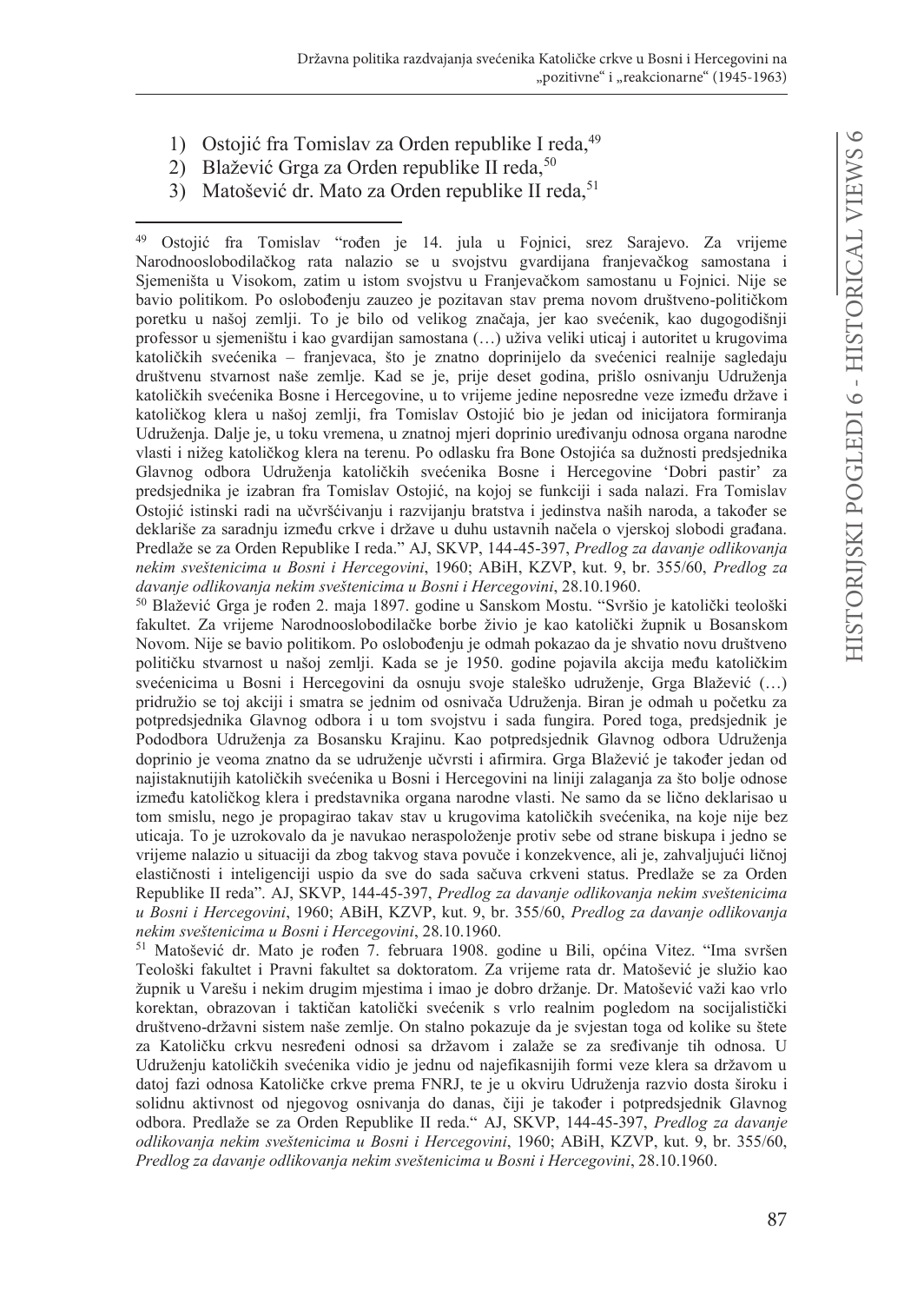- 4) Misilo fra Kruno za Orden republike I reda,<sup>52</sup>
- 5) Jurić fra Valerije za Orden republike II reda,<sup>53</sup>
- 6) Tolić fra Anto za Orden republike II reda.<sup>54</sup>

54 Tolić fra Ante rođen je 25. marta 1909. godine u Potočanima (Foča). "Svršio je Katolički teološki fakultet. Za sve vrijeme rata nalazio se kao franjevac - redovnik u samostanu Plehan. U ratu je imao dobro držanje. Po oslobođenju zemlje fra Anto Tolić je našao se, kao katolički župnik, na području odmetničkih elemenata koji su pokušavali da ga pridobiju za saradnju, što je on energično i uspješno odbio. Iz toga je, pored ostalog, vidljivo da je fra Ante Tolić od samog početka realno shvatao i ocjenjivao društveno-političke odnose u našoj zemlji nastale kao posljedica Narodnooslobodilačke borbe i naše revolucije. Fra Ante Tolić, iako katolički svećenik, među prvima je prihvatio i sprovodio u život sve mjere nove države i ne samo da je lično akceptirao te mjere, nego ih je i objašnjavao vjernicima, stupao je u kooperaciju sa zemljoradničkom zadrugom i sl, zbog čega je kritikovan i direktno napadan od strane reakcionarnih elemenata iz reda katoličkog svećenstva. Također, fra Ante Tolić jedan je od osnivača i vrlo aktivnih aktera Udruženja katoličkih svećenika Bosne i Hercegovine 'Dobri pastir' u kom stalno fungira kao član Glavnog odbora. Predlaže se za Orden Republike II reda". AJ, SKVP, 144-45-397, Predlog za davanje odlikovanja nekim sveštenicima u Bosni i Hercegovini, 1960; ABiH, KZVP, kut. 9, br. 355/60, Predlog za davanje odlikovanja nekim sveštenicima u Bosni i Hercegovini, 28.10.1960.

<sup>52</sup> Misilo fra Kruno je rođen 21. januara 1903. godine u Kreševu. "Svršio je Katolički teološki fakultet i važi kao specijalista za crkvenu arheologiju. Za vrijeme rata živio je u Sarajevu vršeći funkciju provincijala franjevačke 'Bosna Srebrena'. Ne samo da se nije nalazio na strani okupatora, nego je aktivno radio za NOP direktno ili indirektno sarađujući s Vladimirom Perićem – Valterom. Izvjesne indicije ove saradnje doprle su do ustaškog ministra Lorkovića koji umalo nije prema njemu istupio s najgorim represalijama. Malo je nedostajalo da bude izveden na strijeljanje. Pri završetku rata Kruno Misilo je, na prijedlog ratnog zločinca sarajevskog nadbiskupa Ivana Šarića prinudno avionom bio poveden u Zagreb da bi konačno, također prinudno, bio izveden iz zemlje, ali se spasio bjegstvom i krio do konačnog oslobođenja. Po oslobođenju živio je kraće vrijeme rezignirano razočaran zbog toga što njegove ratne zasluge odmah u početku nisu bile priznate i cijenjene, ali je u vrijeme osnivanja Udruženja katoličkih svećenika Bosne i Hercegovine razvio veliku aktivnost i u toku proteklog desetogodišnjeg vremenskog razdoblja djelovao kao jedan od njegovih glavnih aktera. Uopšte, fra Kruno Misilo važi kao jedan od najpozitivnijih katoličkih svećenika u Bosni i Hercegovini. Predlaže se za Orden Republike I reda. AJ, SKVP, 144-45-397, Predlog za davanje odlikovanja nekim sveštenicima u Bosni i Hercegovini, 1960; ABiH, KZVP, kut. 9, br. 355/60, Predlog za davanje odlikovanja nekim sveštenicima u Bosni i Hercegovini, 28.10.1960.

<sup>53</sup> Jurić fra Valerije rođen je 3. aprila 1914. godine u Donjoj Mahali (Brčko). "Svršio je Katolički teološki fakultet. Za vrijeme rata živio je kao katolički župnik u raznim mjestima na području Tuzle i Brčkog. Aktivno je pomagao NOP. Po oslobođenju zemlje fra Valerije Jurić stalno je radio na uspostavljanju dobrih odnosa između katoličkog klera i organa narodne vlasti. U formiranju Udruženja katoličkih svećenika Bosne i Hercegovine 'Dobri pastir' fra Valerije Jurić uzeo je aktivnog učešća, jedan je od energičnih pobornika Udruženja i vrši u njemu odgovorne funkcije (član Glavnog odbora i predsjednik Pododbora Udruženja za područje Tuzla – Brčko). Njegova je zasluga što je većina katoličkih svećenika sa spomenutog područja stupila u Udruženje. Uživa neosporan ugled i autoritet u krugovima katoličkog svećenstva bez obzira da li su u pitanju članovi ili nečlanovi Udruženja. Fra Valerije Jurić jedan je od najrodoljubivijih franjevaca u Bosni i Hercegovini, o čemu je pružio niz dokaza kako u vrijeme rata tako i poslije rata. Predlaže se za Orden Republike II reda". AJ, SKVP, 144-45-397, Predlog za davanje odlikovanja nekim sveštenicima u Bosni i Hercegovini, 1960; ABiH, KZVP, kut. 9, br. 355/60, Predlog za davanje odlikovanja nekim sveštenicima u Bosni i Hercegovini, 28.10.1960.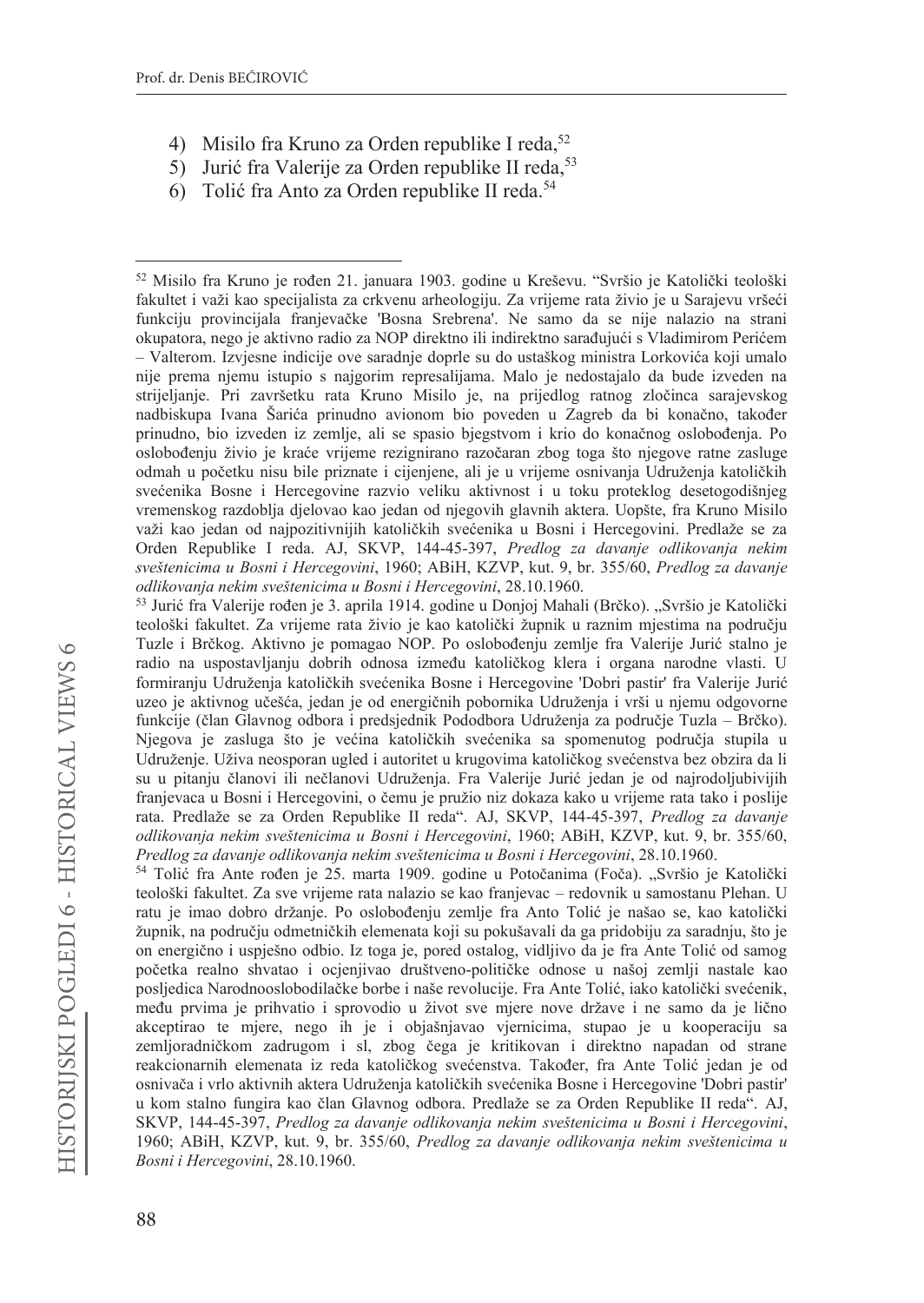Analiza dostupnih biografskih podataka predloženih kandidata govori da su organi vlasti pažljivo vodili računa koji će svećenici doći na listu predloženih kandidata za odlikovanje. Pozitivan stav prema novom socijalističkom društvenom poretku, aktivna participacija u osnivanju Udruženia katoličkih svećenika u Bosni i Hercegovini, lojalno držanie, patriotizam prema socijalističkoj Jugoslaviji i doprinos u razvoju organizacije Udruženja katoličkih svećenika u Bosni i Hercegovini neki su od važnijih razloga koji su uticali na odabir kandidata za odlikovanje. Odlikujući "pozitivne" svećenike državna politika je isticala važnost političke podobnosti u unutrašnjoj strukturi vjerskih zajednica, a s druge strane, osiguravala je dodatnu vrstu podrške svojoj politici, kao i nastavku započetog procesa "diferencijacije" među svećenstvom.

# Zaključak

Komunistička vlast u Jugoslaviji (i Bosni i Hercegovini) smatrala je da samo potpuno odvajanje vjerskih zajednica od države može osigurati ravnopravnost vjerskim zajednicama i zaštititi najvažniju tekovinu narodnooslobodilačke borbe – bratstvo i jedinstvo. Mnogi svećenici Katoličke crkve nisu se ni nakon završetka Drugog svjetskog rata pomirili s korjenitim promjenama društvenog sistema zbog čega su, između ostalog, organi vlasti u Bosni i Hercegovini bili nezadovoljni stavovima i aktivnostima Katoličke crkve i u poslijeratnom razdoblju. Republička komisija za vjerska pitanja Bosne i Hercegovine je smatrala da se jedan dio svećenika Katoličke crkve i poslije rata uključio u rušenje ustavnog poretka nove jugoslovenske države. S druge strane, dio svećenika Katoličke crkve u Bosni i Hercegovini, iz različitih razloga, opredijelio se za saradnju sa novim organima vlasti. Prema podacima sadržanim u arhivskoj građi njihov uticaj je u početnom razdoblju nakon završetka Drugog svjetskog rata bio slab da bi u tom periodu mogli bitnije uticati na stavove i odnos Katoličke crkve prema državi. Na aktivnije djelovanje "pozitivnih" svećenika, između ostalog, uticali su sljedeći faktori: unutrašnja stabilizacija prilika u Jugoslaviji (i Bosni i Hercegovini), popravljanje vanjskopolitičke pozicije nove države, intenziviranje političkih aktivnosti partijskih i državnih struktura na terenu, kao i represivne mjere koje su uticale da dio svećenika shvati da od prevratničke djelatnosti nema ništa, da će izgubiti veliki broj svojih kadrova, kao i da će onemogućiti podizanje podmlatka. Zato je ovaj dio svećenstva smatrao da je korisnije imati lojalan stav prema socijalističkoj Jugoslaviji i sarađivati s njenim organima vlasti. "Pozitivni" svećenici Katoličke crkve u Bosni i Hercegovini, kako su ih nazivali u dokumentima savezne i republičke Komisija za vjerska pitanja, nisu pristajali na konfrontaciju s državom i tražili su uspostavljanje dijaloga i saradnje između Crkve i države. Takvo opredjeljenje ovog dijela svećenika Katoličke crkve u Bosni i Hercegovini podržavali su vladajući krugovi koji su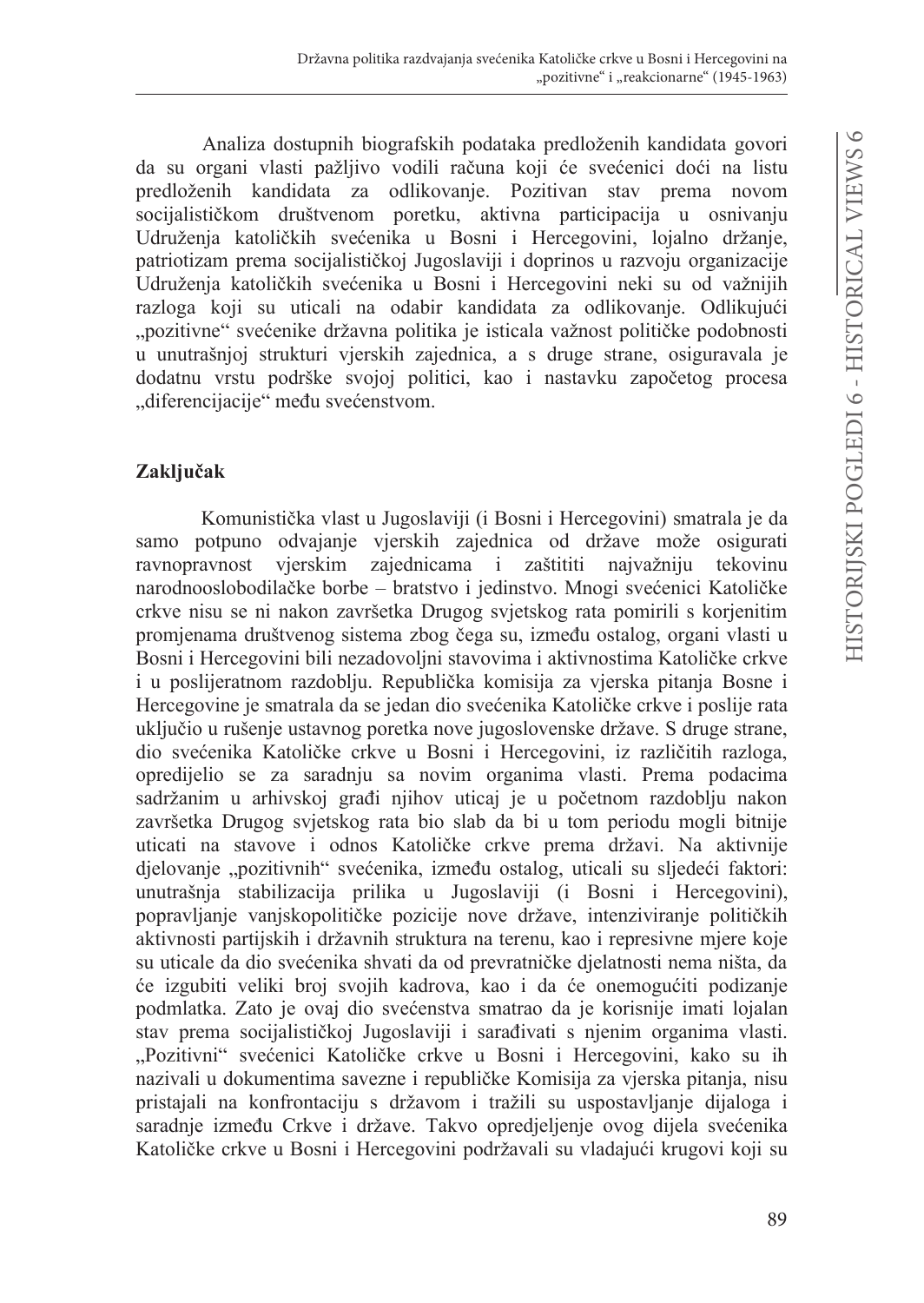kontinuirano ukazivali na važnost sprovođenja politike raslojavanja unutar vjerskih zajednica. Nije slučajno korištena riječ – diferencijacija, jer je to u ondašnjoj terminologiji značilo odvajanje "pozitivnog" svećenstva od uticaja "reakcionarnog" dijela. Državni organi su primjenjivali različite metode za realiziranje svoje politike unutar Katoličke crkve, kao i za njeno prilagođavanje novom društvenom poretku. Kako je vrijeme proticalo država je, naročito od druge polovine 1950-ih godina, sve više mijenjala kurs i akcenat stavljala na raznovrsne oblike političkog dielovania među svećenicima. Svoju osnovnu zadaću država je usmjeravala u pravcu izgradnje socijalističkog društva i osiguranja široke podrške za njegov razvoj. Odlikujući "pozitivne" svećenike državna politika je promovirala dvije važne stvari. Prva je ta što je tim potezom u određenoj mjeri naglašavala važnost političke podobnosti u unutrašnjoj strukturi vjerskih zajednica, a druga, što je vršeći takvu vrstu promocije predstavnika vjerskih zajednica, osiguravala dodatnu vrstu podrške svojoj politici, kao i nastavku započetog procesa diferencijacije među svećenstvom. Aktivnosti s ciljem razdvajanja svećenika Katoličke crkve u Bosni i Hercegovini na "pozitivne" i "reakcionarne" nastavljene su i početkom 1960-ih godina. Na proširenoj sjednici Komisije za vjerska pitanja Narodne republike Bosne i Hercegovine, održanoj u 1962. godini, ocijenjeno je da su napravljeni određeni rezultati na planu depolitizacije i diferencijacije u redovima nižih svećenika. Također, lokalnim organima vlasti je skrenuta pažnja da se u ispoljavanju i razvijanju vjerskog života moraju poštivati zakonska prava vjerskih zajednica. Pitanju "diferencijacije klera" poklanjana je pažnja i u 1963. godini. U Informaciji Republičke komisije za vjerska pitania Bosne i Hercegovine o djelovanju Udruženja katolilčkih svećenika "Dobri pastir" ukazano je da treba u većoj mjeri uključiti vjernike u proces depolitizacije i diferencijacije, kao i nastaviti s započetim procesom raslojavanja unutar Katoličke crkve u Bosni i Hercegovini.

### **Summary**

The communist government in Yugoslavia (and Bosnia and Herzegovina) believed that only the complete separation of religious communities from the state could ensure equality for religious communities and protect the most important legacy of the national liberation struggle brotherhood and unity. Many priests of the Catholic Church did not come to terms with radical changes in the social system even after the end of the Second World War, which was the reason, among other things, that the authorities in Bosnia and Herzegovina were dissatisfied with the attitudes and activities of the Catholic Church in the post-war period. The Republic Commission for Religious Affairs of Bosnia and Herzegovina considered that a part of the priests of the Catholic Church had been involved in the overthrow of the constitutional order of the new Yugoslav state even after the war. On the other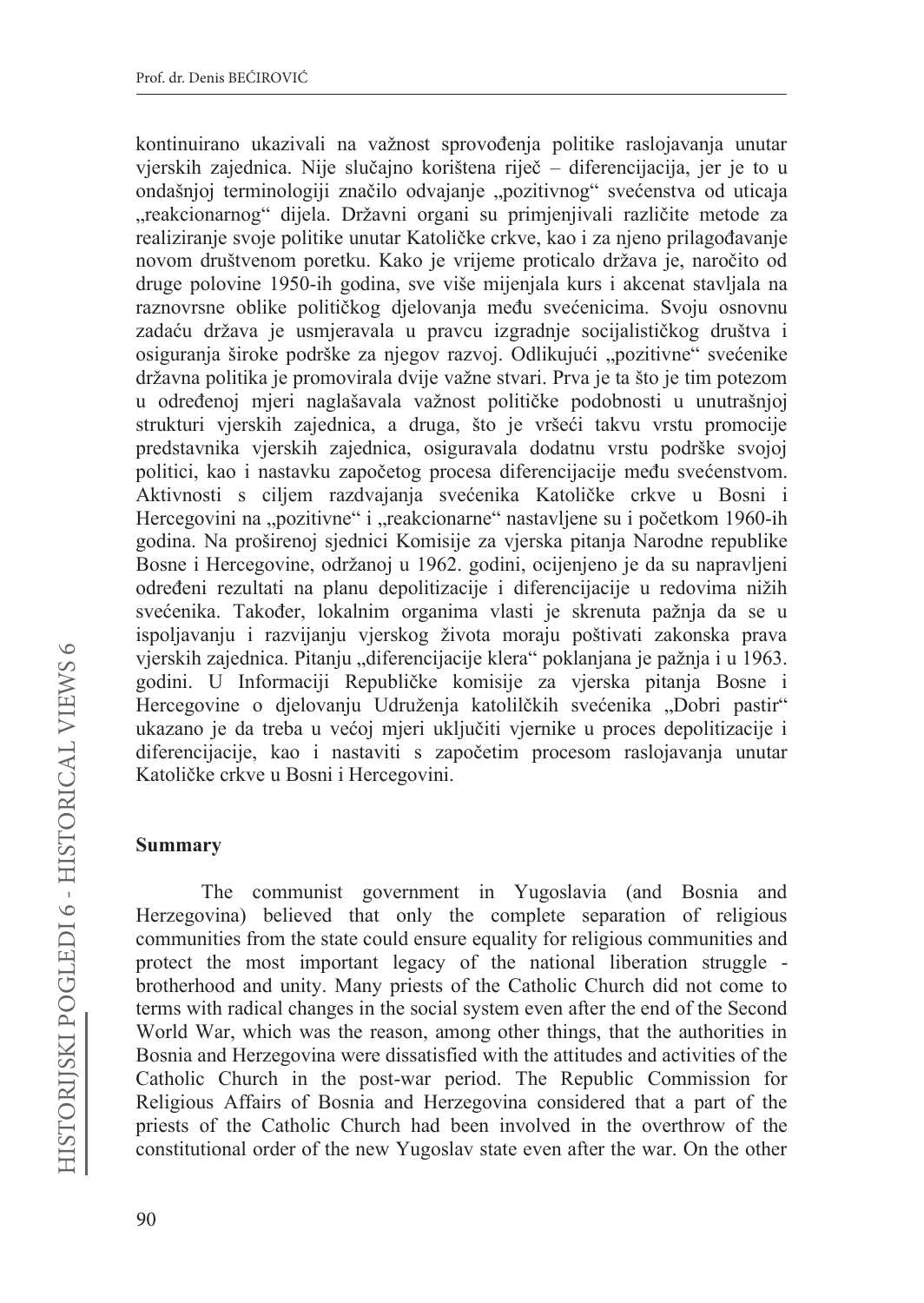hand, some priests of the Catholic Church in Bosnia and Herzegovina, for various reasons, decided to co-operate with the new authorities. According to the data contained in the archives, their influence in the initial period after the end of the Second World War was weak in that period, so they could not significantly influence the attitudes and relation of the Catholic Church towards the state. The more active work of "positive" priests was influenced, among other things, by the following factors: internal stabilisation of the situation in Yugoslavia (and Bosnia and Herzegovina), improvement of the new state's foreign policy position, intensification of political activities of party and state structures on the ground, as well as repressive measures that influenced some priests to realise that subversive activities could not happen, that they would lose a large number of their cadres, and that they would make it impossible to raise young priests. That is why this part of the clergy considered it more useful to have a loyal attitude towards socialist Yugoslavia and to co-operate with its authorities. "Positive" priests of the Catholic Church in Bosnia and Herzegovina, as they were called in the documents of the Federal and Republican Commission for Religious Affairs, did not agree to a confrontation with the state and demanded the establishment of dialogue and co-operation between the Church and the state. Such a commitment of this part of the priests of the Catholic Church in Bosnia and Herzegovina was supported by the ruling circles, who continuously pointed out the importance of implementing a policy of stratification within religious communities. The word differentiation was not used by chance, because in the then terminology it meant the separation of the "positive" clergy from the influence of the "reactionary" part. The state authorities applied various methods to implement their policy within the Catholic Church, as well as to adapt it to the new social order. As time went on, the state, especially since the second half of the 1950s, changed its course more and more and placed emphasis on various forms of political activity among priests. The state directed its basic task in the direction of building a socialist society and securing broad support for its development. Awarding the "positive" priests, state policy promoted two important things. The first was that this act emphasised to some extent the importance of political suitability in the internal structure of religious communities, and the second was that by providing this kind of promotion of representatives of religious communities, it provided additional support to its policies and continued the process of differentiation among the clergy. Activities aimed at separating the priests of the Catholic Church in Bosnia and Herzegovina into "positive" and "reactionary" continued in the early 1960s. At the extended session of the Commission for Religious Affairs of the People's Republic of Bosnia and Herzegovina, held in 1962, it was assessed that certain results had been made in terms of de-politicisation and differentiation in the ranks of lower priests. Also, local authorities were reminded that the legal rights of religious communities must be respected in the manifestation and development of religious life. The issue of "differentiation of the clergy" was also addressed in 1963. The